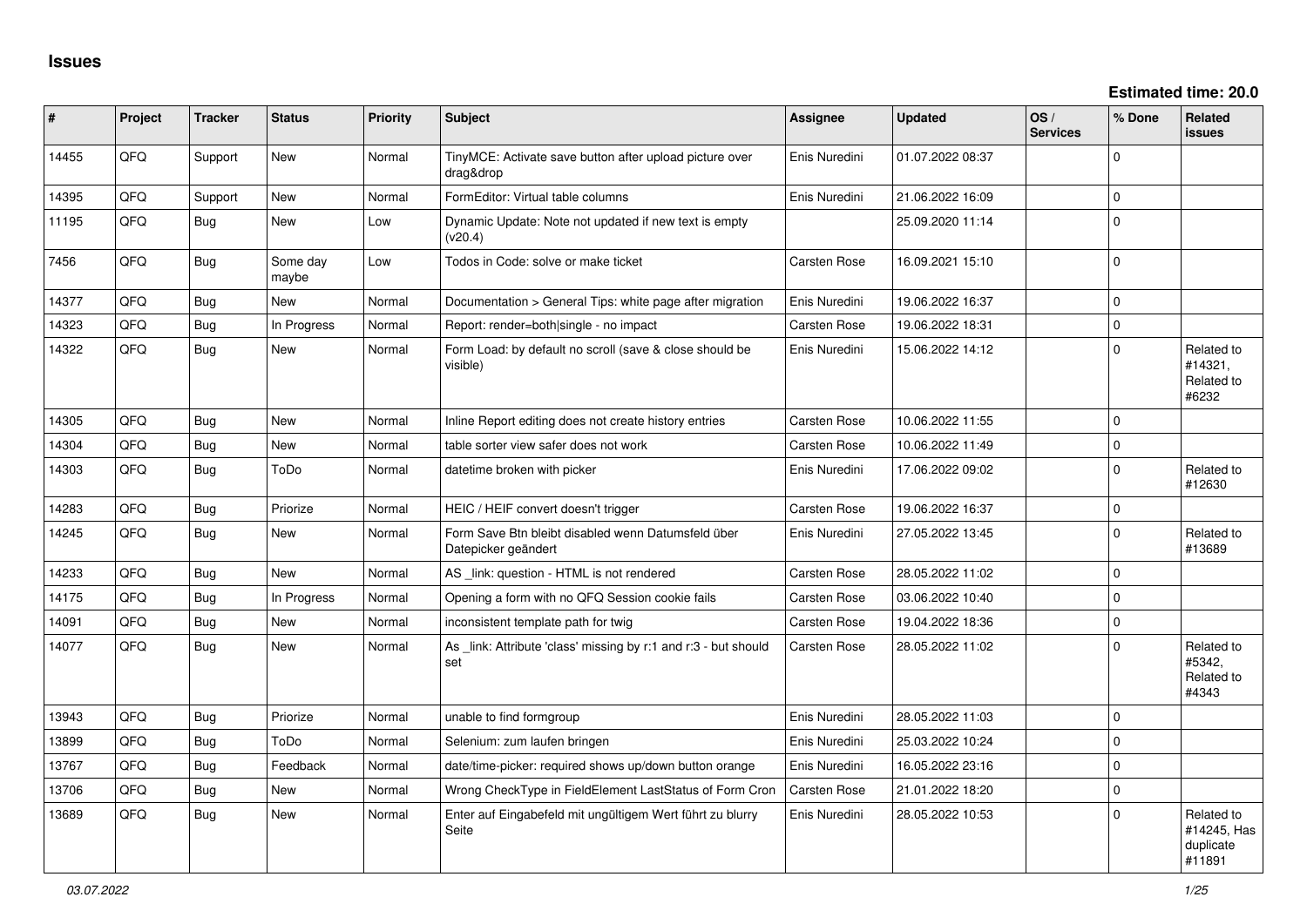| #     | Project | <b>Tracker</b> | <b>Status</b> | <b>Priority</b> | Subject                                                                                                                                             | <b>Assignee</b>     | <b>Updated</b>   | OS/<br><b>Services</b> | % Done      | Related<br>issues                             |
|-------|---------|----------------|---------------|-----------------|-----------------------------------------------------------------------------------------------------------------------------------------------------|---------------------|------------------|------------------------|-------------|-----------------------------------------------|
| 13659 | QFQ     | Bug            | <b>New</b>    | Normal          | wrong sanitize class applied to R-store                                                                                                             | <b>Carsten Rose</b> | 15.01.2022 14:23 |                        | $\Omega$    |                                               |
| 13647 | QFQ     | <b>Bug</b>     | New           | Normal          | Autofocus funktioniert nicht auf Chrome                                                                                                             | Benjamin Baer       | 19.03.2022 17:44 |                        | $\Omega$    |                                               |
| 13592 | QFQ     | Bug            | New           | Normal          | QFQ Build Queue: das vergeben von Tags klappt nicht. Es<br>werden keine Releases gebaut.                                                            | Carsten Rose        | 19.03.2022 17:45 |                        | $\Omega$    |                                               |
| 13528 | QFQ     | Bug            | New           | Normal          | qfq.io > releases: es wird kein neues Release angelegt                                                                                              | Benjamin Baer       | 19.03.2022 17:46 |                        | $\Omega$    |                                               |
| 13460 | QFQ     | Bug            | New           | Normal          | Doc: Password set/reset  password should not processed<br>with 'html encode'                                                                        | Carsten Rose        | 19.03.2022 17:46 |                        | $\Omega$    |                                               |
| 13451 | QFQ     | Bug            | <b>New</b>    | Normal          | Character Counter / Max Character: Problem in Safari                                                                                                | Carsten Rose        | 15.04.2022 17:18 |                        | 0           |                                               |
| 13332 | QFQ     | Bug            | <b>New</b>    | Normal          | Multi Form: Required Felder werden visuell nicht markiert.                                                                                          | Carsten Rose        | 19.03.2022 17:47 |                        | $\Omega$    |                                               |
| 13331 | QFQ     | Bug            | New           | Normal          | Multi Form: Clear Icon misplaced                                                                                                                    | Carsten Rose        | 19.03.2022 17:47 |                        | $\Omega$    |                                               |
| 12989 | QFQ     | Bug            | <b>New</b>    | Normal          | empty string does not trigger dynamic update                                                                                                        | Enis Nuredini       | 28.05.2022 11:09 |                        | $\Omega$    |                                               |
| 12716 | QFQ     | Bug            | <b>New</b>    | Normal          | template group: Pattern only applied to first instance                                                                                              | Carsten Rose        | 19.03.2022 17:47 |                        | 0           |                                               |
| 12714 | QFQ     | Bug            | <b>New</b>    | Normal          | Conversion of GIF to PDF broken when GIF contains Alpha.                                                                                            | Carsten Rose        | 19.03.2022 17:49 |                        | 0           |                                               |
| 12581 | QFQ     | Bug            | New           | Normal          | Form.forward=close: Record 'new' in new browser tab ><br>save (& close) >> Form is not reloaded with new created<br>record id and stays in mode=new | Carsten Rose        | 19.03.2022 17:48 |                        | $\Omega$    |                                               |
| 12546 | QFQ     | Bug            | Feedback      | Normal          | Branch 'Development' - Unit Tests mit dirty workaround<br>angepasst                                                                                 | Carsten Rose        | 19.03.2022 17:48 |                        | $\Omega$    |                                               |
| 12520 | QFQ     | Bug            | <b>New</b>    | Normal          | Switch FE User: still active even FE User session expired                                                                                           | Carsten Rose        | 19.03.2022 17:48 |                        | $\Omega$    |                                               |
| 12512 | QFQ     | Bug            | <b>New</b>    | Normal          | Some MySQL Installation can't use 'stored procedures'                                                                                               | Carsten Rose        | 19.03.2022 17:48 |                        | $\Omega$    |                                               |
| 12327 | QFQ     | Bug            | <b>New</b>    | Normal          | Copy to clipboard: Glyphicon can not be changed                                                                                                     | Carsten Rose        | 27.12.2021 17:59 |                        | $\Omega$    |                                               |
| 12325 | QFQ     | Bug            | Priorize      | Normal          | MultiDB form.dblndex not working for report syntax                                                                                                  | Carsten Rose        | 07.09.2021 13:37 |                        | $\Omega$    | Related to<br>#12145,<br>Related to<br>#12314 |
| 12187 | QFQ     | Bug            | <b>New</b>    | Normal          | Trigger FormAsFile() via Report: probably problem with multi<br>DB setup                                                                            | <b>Carsten Rose</b> | 20.03.2021 21:20 |                        | $\Omega$    |                                               |
| 12133 | QFQ     | Bug            | <b>New</b>    | Normal          | NPM, phpSpreadSheet aktualisieren                                                                                                                   | Carsten Rose        | 15.03.2021 09:04 |                        | $\Omega$    |                                               |
| 12045 | QFQ     | Bug            | <b>New</b>    | Normal          | templateGroup afterSave FE: Aufruf ohne<br>sqlHonorFormElements funktioniert nicht                                                                  | Carsten Rose        | 18.02.2021 16:33 |                        | $\Omega$    |                                               |
| 12040 | QFQ     | Bug            | New           | Normal          | FE Mode 'hidden' für zwei FEs auf einer Zeile                                                                                                       | Carsten Rose        | 18.02.2021 10:13 |                        | 0           |                                               |
| 11752 | QFQ     | Bug            | New           | Normal          | checkbox renders multiple input elements with same name                                                                                             | Carsten Rose        | 17.12.2020 14:58 |                        | $\Omega$    | Related to<br>#11750                          |
| 11715 | QFQ     | <b>Bug</b>     | New           | Normal          | acceptZeroAsRequired and requiredOffButMark do not<br>coincide                                                                                      |                     | 08.12.2020 12:13 |                        | $\mathbf 0$ |                                               |
| 11695 | QFQ     | Bug            | New           | Normal          | MultiForm required FE Error                                                                                                                         | Carsten Rose        | 04.12.2020 13:34 |                        | $\mathbf 0$ |                                               |
| 11668 | QFQ     | <b>Bug</b>     | New           | Normal          | Play function.sql - problem with mysql                                                                                                              | Carsten Rose        | 03.05.2021 20:48 |                        | $\mathbf 0$ |                                               |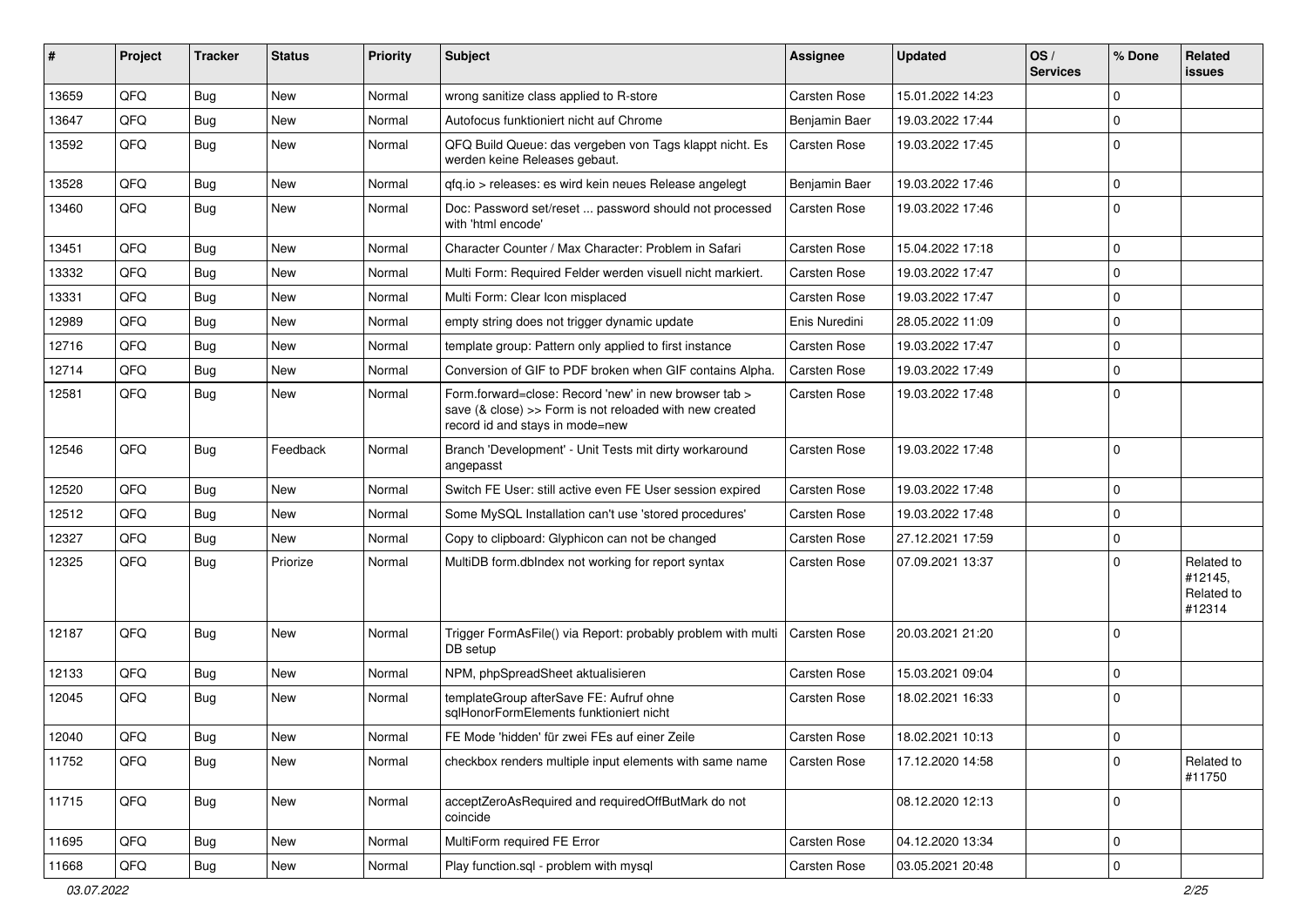| #     | Project | <b>Tracker</b> | <b>Status</b> | <b>Priority</b> | <b>Subject</b>                                                                      | <b>Assignee</b>     | <b>Updated</b>   | OS/<br><b>Services</b> | % Done      | Related<br><b>issues</b>                                                                                                       |
|-------|---------|----------------|---------------|-----------------|-------------------------------------------------------------------------------------|---------------------|------------------|------------------------|-------------|--------------------------------------------------------------------------------------------------------------------------------|
| 11667 | QFQ     | Bug            | New           | Normal          | MySQL mariadb-server-10.3: Incorrect datetime value                                 | Carsten Rose        | 03.05.2021 20:48 |                        | $\mathbf 0$ |                                                                                                                                |
| 11522 | QFQ     | Bug            | New           | Normal          | Aus/Einblenden von Reitern                                                          |                     | 13.11.2020 14:58 |                        | $\mathbf 0$ |                                                                                                                                |
| 11517 | QFQ     | Bug            | In Progress   | Normal          | extraButtonInfo Broken for multiple FormElements                                    | Carsten Rose        | 12.05.2022 13:12 |                        | $\Omega$    | Related to<br>#7890,<br>Related to<br>#3811, Has<br>duplicate<br>#10905, Has<br>duplicate<br>#10553, Has<br>duplicate<br>#6779 |
| 11347 | QFQ     | Bug            | Feedback      | Normal          | If Bedingungen funktionieren nicht korrekt                                          | Christoph Fuchs     | 21.03.2021 20:37 |                        | $\mathbf 0$ |                                                                                                                                |
| 11239 | QFQ     | Bug            | New           | Normal          | Radiobutton (plain): horizontales Rendern abhängig vom<br>Datentyp in der Datenbank | Carsten Rose        | 30.09.2020 18:37 |                        | $\Omega$    |                                                                                                                                |
| 10937 | QFQ     | Bug            | New           | Normal          | Fehler mit abhängigen Select- Feldern beim Positionieren                            | Carsten Rose        | 12.11.2020 23:45 |                        | $\mathbf 0$ |                                                                                                                                |
| 10890 | QFQ     | Bug            | New           | Normal          | AutoCron hangs                                                                      |                     | 20.07.2020 13:56 |                        | $\mathbf 0$ |                                                                                                                                |
| 10759 | QFQ     | Bug            | New           | Normal          | emptyMeansNull - Feld falsch aktualisiert                                           |                     | 12.11.2020 23:45 |                        | $\mathbf 0$ |                                                                                                                                |
| 10704 | QFQ     | Bug            | New           | Normal          | wkhtml problem rendering fullCalendar.js / fabric.js >><br>successor: puppeteer     | Carsten Rose        | 12.11.2020 23:45 |                        | $\Omega$    | Related to<br>#5024,<br>Related to<br>#4650,<br>Related to<br>#10715                                                           |
| 10661 | QFQ     | Bug            | In Progress   | Normal          | Typo3 Warnungen                                                                     | <b>Carsten Rose</b> | 07.09.2021 13:23 |                        | $\Omega$    | Related to<br>#12440                                                                                                           |
| 10658 | QFQ     | Bug            | New           | Normal          | processReadOnly broken                                                              | Carsten Rose        | 27.05.2020 17:55 |                        | 0           |                                                                                                                                |
| 10588 | QFQ     | <b>Bug</b>     | New           | Normal          | typeahed Tag: Doku anpassen                                                         | Carsten Rose        | 12.11.2020 23:45 |                        | $\mathbf 0$ |                                                                                                                                |
| 10324 | QFQ     | <b>Bug</b>     | New           | Normal          | Excel Export mit Template funktioniert nur, wenn Template<br>vor uid kommt          |                     | 30.03.2020 11:20 |                        | $\Omega$    | Related to<br>#10257                                                                                                           |
| 10322 | QFQ     | Bug            | New           | Normal          | FormElement / Radio: missing column 'enum' >> FE not<br>reported                    | Carsten Rose        | 07.05.2020 09:37 |                        | 0           |                                                                                                                                |
| 10082 | QFQ     | <b>Bug</b>     | New           | Normal          | FE.type=SELECT - 'sanatize' Class                                                   | Carsten Rose        | 07.05.2020 09:36 |                        | $\Omega$    | Related to<br>#10081                                                                                                           |
| 9975  | QFQ     | <b>Bug</b>     | Priorize      | Normal          | Dropdown Menu: 'r:3' broken                                                         | Carsten Rose        | 01.02.2020 10:13 |                        | 0           |                                                                                                                                |
| 9958  | QFQ     | <b>Bug</b>     | Priorize      | Normal          | Broken subrecord query: no error message                                            | Carsten Rose        | 05.02.2021 15:15 |                        | $\mathbf 0$ |                                                                                                                                |
| 9947  | QFQ     | <b>Bug</b>     | Priorize      | Normal          | Unwanted error message if missing 'typeAheadSqlPrefetch'                            | Carsten Rose        | 01.02.2020 10:13 |                        | 0           |                                                                                                                                |
| 9898  | QFQ     | <b>Bug</b>     | Feedback      | Normal          | Formular trotz Timeout gespeichert                                                  | Benjamin Baer       | 01.02.2020 15:56 |                        | 0           |                                                                                                                                |
| 9862  | QFQ     | <b>Bug</b>     | Priorize      | Normal          | Failed writing to sql mail qfq.log should throw an exception                        | Carsten Rose        | 01.02.2020 10:13 |                        | 0           |                                                                                                                                |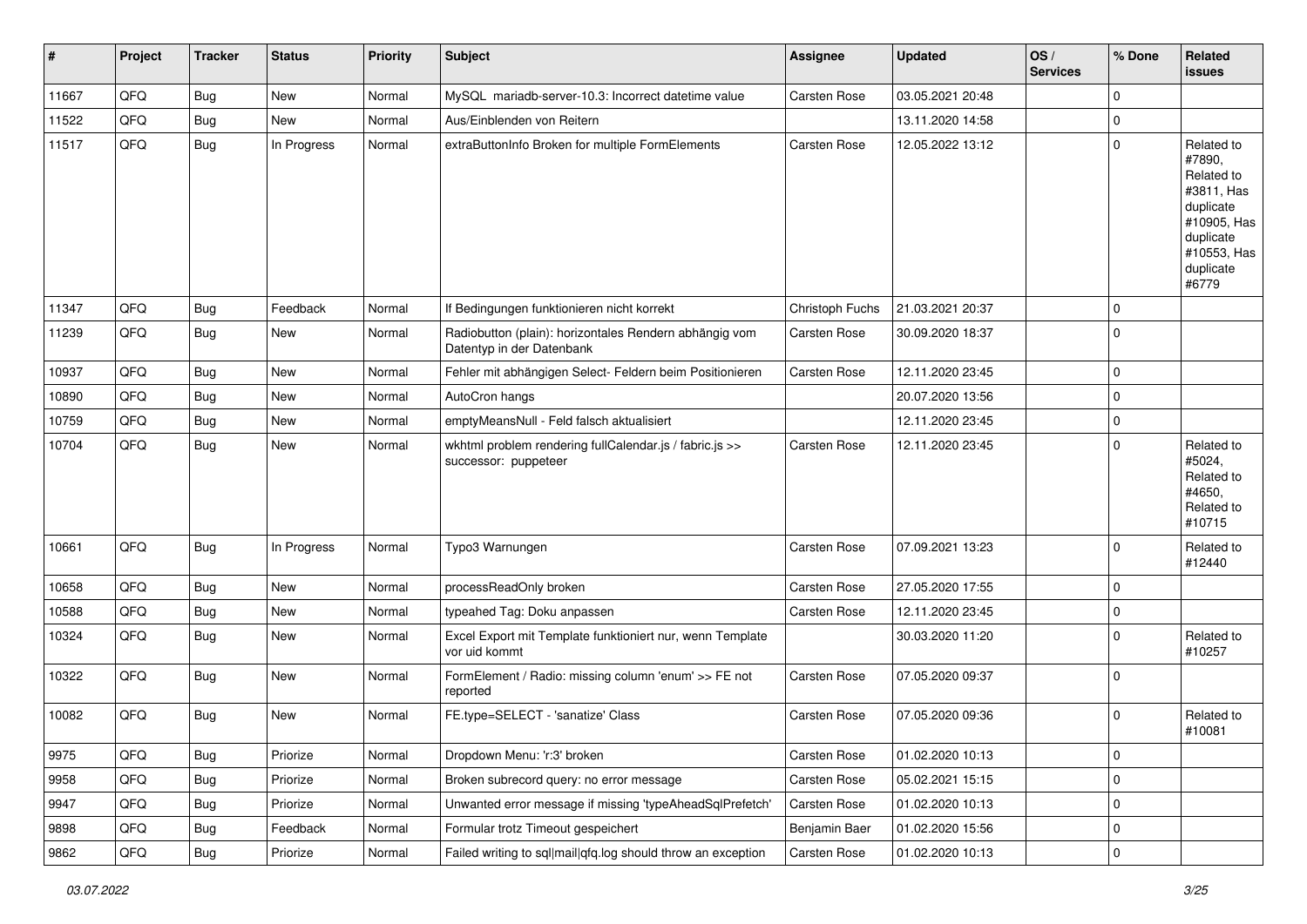| #    | Project | <b>Tracker</b> | <b>Status</b>     | <b>Priority</b> | Subject                                                                                                  | <b>Assignee</b>     | <b>Updated</b>   | OS/<br><b>Services</b> | % Done      | Related<br><b>issues</b>                                                |
|------|---------|----------------|-------------------|-----------------|----------------------------------------------------------------------------------------------------------|---------------------|------------------|------------------------|-------------|-------------------------------------------------------------------------|
| 9855 | QFQ     | <b>Bug</b>     | New               | Normal          | <b>Required Check</b>                                                                                    |                     | 01.02.2020 15:56 |                        | $\mathbf 0$ |                                                                         |
| 9834 | QFQ     | <b>Bug</b>     | Priorize          | Normal          | Input elements with tag 'disabled' are missing on<br>form-submit: server option 'processReadOnly' broken | Carsten Rose        | 07.12.2021 16:43 |                        | $\mathbf 0$ | Related to<br>#9691,<br>Related to<br>#5305, Has<br>duplicate<br>#12331 |
| 9783 | QFQ     | <b>Bug</b>     | New               | Normal          | Email with special characters                                                                            | Carsten Rose        | 01.02.2020 23:22 |                        | $\mathbf 0$ |                                                                         |
| 9773 | QFQ     | Bug            | <b>New</b>        | Normal          | form.parameter.formModeGlobal=requiredOff                                                                | Carsten Rose        | 01.02.2020 15:56 |                        | $\mathbf 0$ |                                                                         |
| 9669 | QFQ     | <b>Bug</b>     | Some day<br>maybe | Normal          | Checkbox / Template Group: radio/checkbox visible broken<br>after 'add'                                  | Carsten Rose        | 16.06.2021 13:47 |                        | $\mathbf 0$ | Related to<br>#8091                                                     |
| 9535 | QFQ     | <b>Bug</b>     | Feedback          | Normal          | Report:  AS '_vertical' - column to wide - vertical >> rot45,<br>rot <sub>90</sub>                       | Benjamin Baer       | 01.02.2020 15:56 |                        | $\mathbf 0$ |                                                                         |
| 9533 | QFQ     | <b>Bug</b>     | New               | Normal          | FE.type=upload: Check in 'beforeSave' if upload is given                                                 | Carsten Rose        | 01.02.2020 23:22 |                        | $\mathbf 0$ | Related to<br>#11523                                                    |
| 9317 | QFQ     | <b>Bug</b>     | New               | Normal          | FE.type=note: with dynamic show/hidden an empty label<br>causes trouble                                  | Carsten Rose        | 01.02.2020 23:22 |                        | $\mathbf 0$ |                                                                         |
| 9281 | QFQ     | <b>Bug</b>     | Some day<br>maybe | Normal          | Allow STRICT_TRANS_TABLES                                                                                | <b>Carsten Rose</b> | 02.01.2021 18:43 |                        | $\pmb{0}$   |                                                                         |
| 9177 | QFQ     | Bug            | <b>New</b>        | Normal          | Bug? QFQ tries to save an action FE, which has real<br>existing column name                              | Carsten Rose        | 01.02.2020 23:22 |                        | $\pmb{0}$   |                                                                         |
| 9127 | QFQ     | <b>Bug</b>     | New               | Normal          | Error Message: change 'roll over' color - text not readable                                              | Carsten Rose        | 01.02.2020 23:22 |                        | $\mathbf 0$ |                                                                         |
| 9126 | QFQ     | <b>Bug</b>     | Some day<br>maybe | Normal          | hidden Form elements are present in page source                                                          |                     | 02.01.2021 18:41 |                        | $\mathbf 0$ |                                                                         |
| 9077 | QFQ     | Bug            | <b>New</b>        | Normal          | typeAheadSql: report broken SQL                                                                          | Carsten Rose        | 29.06.2022 22:35 |                        | $\mathbf 0$ | Related to<br>#4018                                                     |
| 9024 | QFQ     | <b>Bug</b>     | Some day<br>maybe | Normal          | QFQ Einarbeitung                                                                                         |                     | 01.02.2020 15:56 |                        | $\mathbf 0$ |                                                                         |
| 9020 | QFQ     | <b>Bug</b>     | Some day<br>maybe | Normal          | radio mit buttonClass und dynamicUpdate lassen sich nicht<br>kombinieren                                 |                     | 11.12.2019 16:01 |                        | $\pmb{0}$   |                                                                         |
| 9013 | QFQ     | Bug            | <b>New</b>        | Normal          | Error in Twig template not handled                                                                       | Carsten Rose        | 20.10.2021 13:43 |                        | $\mathbf 0$ |                                                                         |
| 8316 | QFQ     | <b>Bug</b>     | Feedback          | Normal          | Documentation/Behaviour for Nested Queries and<br>Record-Store confusing                                 | Nicola Chiapolini   | 20.11.2019 09:14 |                        | $\mathbf 0$ |                                                                         |
| 8106 | QFQ     | <b>Bug</b>     | Some day<br>maybe | Normal          | Dynamic Update: Feld kann nicht auf empty zurückgesetzt<br>werden                                        | Carsten Rose        | 11.12.2019 16:01 |                        | $\mathbf 0$ |                                                                         |
| 8049 | QFQ     | <b>Bug</b>     | New               | Normal          | FE.type=note, column 'value': text moves some pixel to top<br>after save                                 | Carsten Rose        | 01.02.2020 23:22 |                        | $\mathbf 0$ |                                                                         |
| 8037 | QFQ     | <b>Bug</b>     | Priorize          | Normal          | FE.type=upload (advanced mode): {{slaveId:V}} missing<br>during dynamic update                           | Carsten Rose        | 01.02.2020 10:13 |                        | $\mathbf 0$ |                                                                         |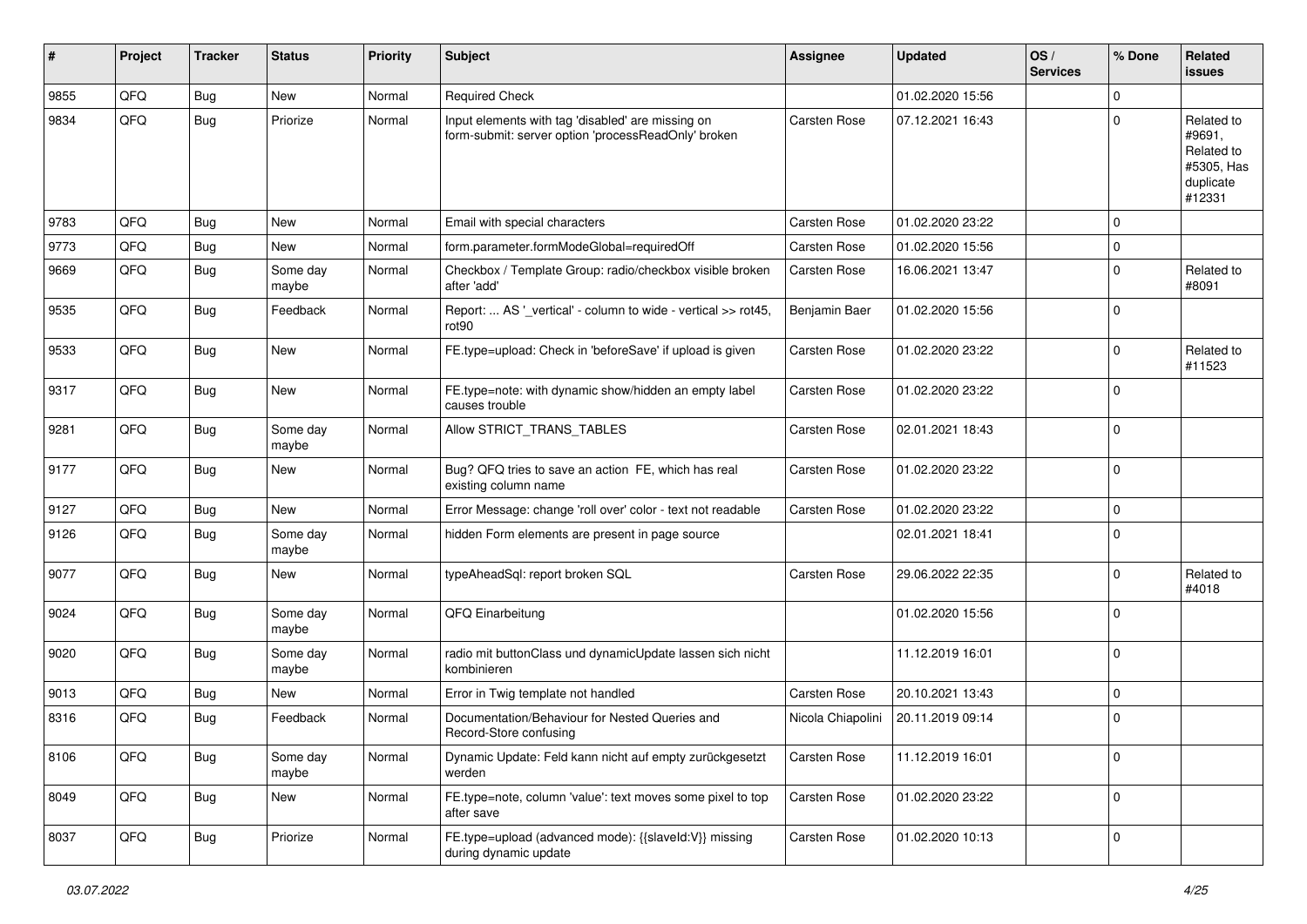| #    | Project | <b>Tracker</b> | <b>Status</b>     | <b>Priority</b> | Subject                                                                                                          | <b>Assignee</b>     | <b>Updated</b>   | OS/<br><b>Services</b> | % Done      | Related<br><b>issues</b> |
|------|---------|----------------|-------------------|-----------------|------------------------------------------------------------------------------------------------------------------|---------------------|------------------|------------------------|-------------|--------------------------|
| 7890 | QFQ     | Bug            | <b>New</b>        | Normal          | FormElement 'required': extraButtonInfo not aligned                                                              | Carsten Rose        | 11.06.2021 21:17 |                        | $\Omega$    | Related to<br>#11517     |
| 7795 | QFQ     | Bug            | <b>New</b>        | Normal          | Readonly Form: Typeahead-Felder                                                                                  | Carsten Rose        | 01.02.2020 23:22 |                        | $\mathbf 0$ | Related to<br>#10640     |
| 7685 | QFQ     | Bug            | <b>New</b>        | Normal          | Open FormElement from QFQ error message and save<br>modified record: error about missing {{formId:F}}            | Carsten Rose        | 01.02.2020 23:22 |                        | $\Omega$    |                          |
| 7656 | QFQ     | <b>Bug</b>     | Priorize          | Normal          | FE with required, 'pattern' and 'extraButtonLock': always<br>complain about missing value                        | Carsten Rose        | 01.02.2020 10:13 |                        | $\Omega$    |                          |
| 7616 | QFQ     | Bug            | Priorize          | Normal          | Selectlist with Enum & Dynamic Update                                                                            | Carsten Rose        | 01.02.2020 10:13 |                        | $\mathbf 0$ |                          |
| 7574 | QFQ     | Bug            | <b>New</b>        | Normal          | Substitute error: form element not reported / dont parse<br>Form.note                                            | Carsten Rose        | 01.02.2020 23:21 |                        | 0           |                          |
| 7547 | QFQ     | <b>Bug</b>     | <b>New</b>        | Normal          | Error Message in afterSave: wrong parameter column<br>reported                                                   | Carsten Rose        | 01.02.2020 23:22 |                        | $\Omega$    |                          |
| 7524 | QFQ     | Bug            | <b>New</b>        | Normal          | QFQ throws a 'General Error' if 'fileadmin/protected/log/' is<br>not writeable                                   | Carsten Rose        | 01.02.2020 23:22 |                        | $\Omega$    |                          |
| 7513 | QFQ     | Bug            | <b>New</b>        | Normal          | Radios not correct aligned                                                                                       | Carsten Rose        | 01.02.2020 23:22 |                        | $\Omega$    |                          |
| 7512 | QFQ     | Bug            | <b>New</b>        | Normal          | FE: inputType=number >> 'pattern' is not respected                                                               | Carsten Rose        | 01.02.2020 23:22 |                        | $\Omega$    |                          |
| 7402 | QFQ     | Bug            | Some day<br>maybe | Normal          | thumbnail cache: outdated picture when permission denied<br>and permission resolved.                             |                     | 01.02.2020 23:20 |                        | $\Omega$    |                          |
| 7281 | QFQ     | Bug            | Some dav<br>maybe | Normal          | Subrecords: on large screen separator line too short                                                             |                     | 01.02.2020 23:19 |                        | $\Omega$    |                          |
| 7261 | QFQ     | Bug            | New               | Normal          | Report pathFilename for user without path, only the filename                                                     | <b>Carsten Rose</b> | 01.02.2020 23:21 |                        | $\Omega$    |                          |
| 7219 | QFQ     | Bug            | <b>New</b>        | Normal          | typeSheadSql / typeAheadSqlPrefetch: change to curly<br>braces                                                   | Carsten Rose        | 01.02.2020 23:21 |                        | $\Omega$    |                          |
| 7101 | QFQ     | Bug            | Some day<br>maybe | Normal          | 'form' in SIP and 'report' - breaks                                                                              |                     | 01.02.2020 23:20 |                        | $\Omega$    |                          |
| 7014 | QFQ     | Bug            | <b>New</b>        | Normal          | Sending invalid emails succeeds when<br>debug.redirectAllMailTo is set                                           | Carsten Rose        | 01.02.2020 23:21 |                        | $\Omega$    |                          |
| 7002 | QFQ     | Bug            | <b>New</b>        | Normal          | Dynamic Update: row does not disappear / appear                                                                  | Carsten Rose        | 01.02.2020 23:22 |                        | $\mathbf 0$ |                          |
| 6912 | QFQ     | <b>Bug</b>     | New               | Normal          | error Message Var 'deadline' already set in SIP - in Form<br>with FE.value={{deadline:R:::{{deadlinePeriod:Y}}}} | Carsten Rose        | 01.02.2020 23:21 |                        | $\Omega$    |                          |
| 6677 | QFQ     | Bug            | <b>New</b>        | Normal          | Error message FE Action Element: no/wrong FE reference<br>who cause the problem.                                 | Carsten Rose        | 01.02.2020 23:21 |                        | $\Omega$    |                          |
| 6574 | QFQ     | Bug            | Priorize          | Normal          | qfq.log: Fehlermeldung wurde angezeigt, aber nicht geloggt                                                       | Carsten Rose        | 01.02.2020 10:13 |                        | $\Omega$    |                          |
| 6566 | QFQ     | Bug            | Priorize          | Normal          | Link Function 'delete': provided parameter missing on page<br>reload                                             | Benjamin Baer       | 03.01.2022 08:08 |                        | $\Omega$    |                          |
| 6483 | QFQ     | Bug            | <b>New</b>        | Normal          | R Store funktioniert nicht bei 'Report Notation' im FE                                                           | Carsten Rose        | 01.02.2020 23:21 |                        | $\Omega$    |                          |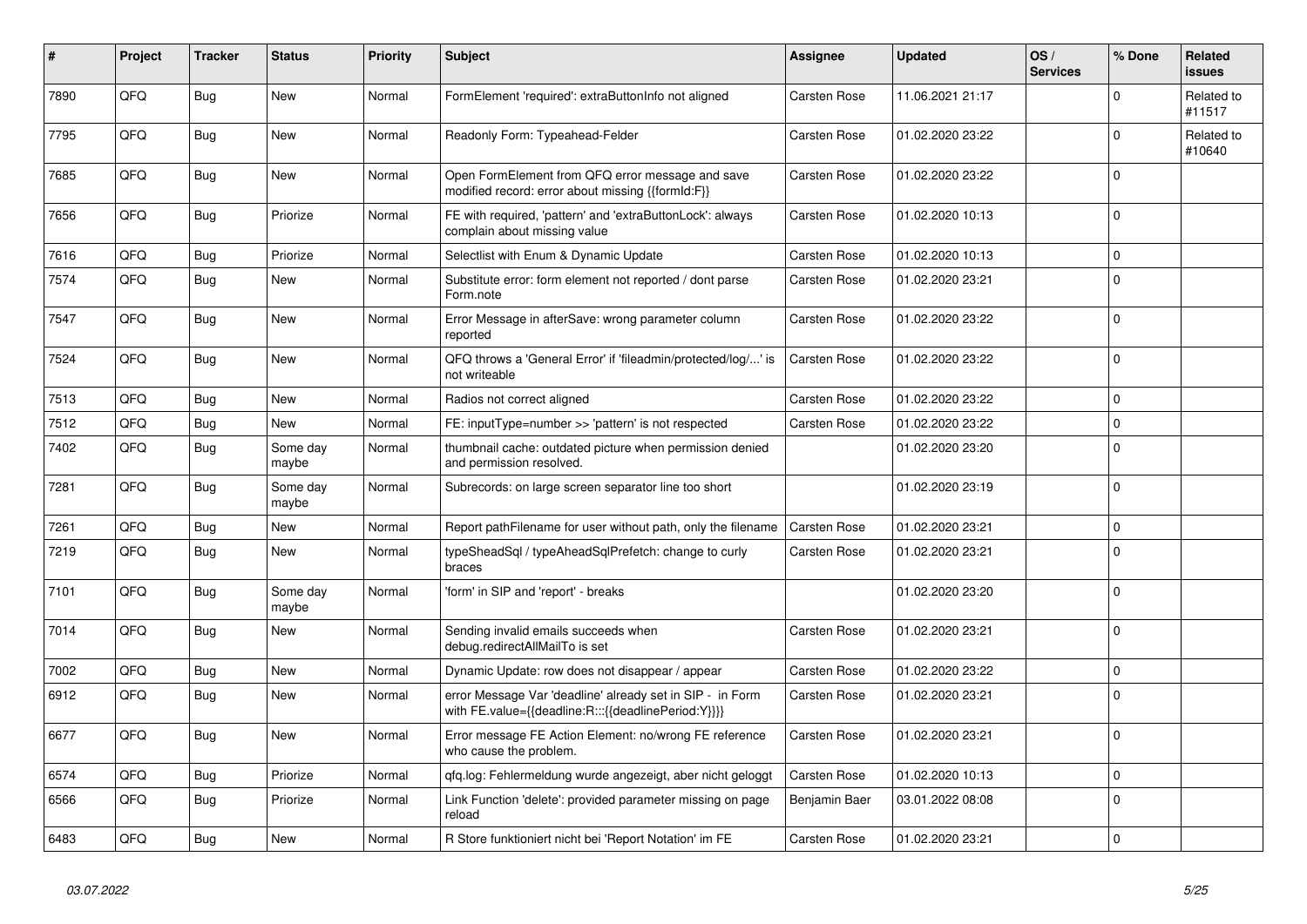| #    | Project | <b>Tracker</b> | <b>Status</b>     | <b>Priority</b> | <b>Subject</b>                                                                                                       | Assignee      | <b>Updated</b>   | OS/<br><b>Services</b> | % Done              | Related<br><b>issues</b>                       |
|------|---------|----------------|-------------------|-----------------|----------------------------------------------------------------------------------------------------------------------|---------------|------------------|------------------------|---------------------|------------------------------------------------|
| 6462 | QFQ     | <b>Bug</b>     | <b>New</b>        | Normal          | File Upload: Nutzlose Fehlermeldung wenn Datei zu gross                                                              | Carsten Rose  | 01.02.2020 23:21 |                        | $\Omega$            | Related to<br>#6139                            |
| 6140 | QFQ     | <b>Bug</b>     | Priorize          | Normal          | QFQ DnD Sort: Locked fields                                                                                          | Benjamin Baer | 21.03.2022 09:56 |                        | $\mathsf{O}\xspace$ |                                                |
| 5991 | QFQ     | <b>Bug</b>     | Some day<br>maybe | Normal          | URLs with ' ' or long parameter are problematic                                                                      | Carsten Rose  | 01.02.2020 23:19 |                        | $\mathbf 0$         |                                                |
| 5877 | QFQ     | <b>Bug</b>     | Some day<br>maybe | Normal          | FE.type=note:bsColumn strange behaviour                                                                              |               | 01.02.2020 23:19 |                        | $\mathsf 0$         |                                                |
| 5768 | QFQ     | <b>Bug</b>     | Some dav<br>maybe | Normal          | '{{pageLanguage:T}}' missing if QFQ is called via api                                                                | Carsten Rose  | 01.02.2020 23:19 |                        | $\mathbf 0$         |                                                |
| 5706 | QFQ     | Bug            | Some day<br>maybe | Normal          | upload: fileDestination needs to be sanatized                                                                        | Carsten Rose  | 01.02.2020 23:19 |                        | $\mathbf 0$         |                                                |
| 5576 | QFQ     | <b>Bug</b>     | New               | Normal          | Using MySQL 'DROP' requires privilege - wich is not really<br>necessary.                                             | Carsten Rose  | 01.02.2020 23:21 |                        | $\mathbf 0$         |                                                |
| 5559 | QFQ     | <b>Bug</b>     | <b>New</b>        | Normal          | FE.type = Upload: 'accept' might contain variables                                                                   | Carsten Rose  | 11.05.2020 21:23 |                        | $\mathbf 0$         |                                                |
| 5557 | QFQ     | <b>Bug</b>     | Some day<br>maybe | Normal          | Form load: STORE_RECORD filled, but should be empty                                                                  | Carsten Rose  | 01.02.2020 23:19 |                        | $\mathbf 0$         |                                                |
| 5305 | QFQ     | Bug            | <b>New</b>        | Normal          | Upload FormElement: nicht disabled by readonly Form                                                                  | Carsten Rose  | 16.06.2021 13:43 |                        | $\mathbf 0$         | Related to<br>#9347,<br>Related to<br>#9834    |
| 5021 | QFQ     | <b>Bug</b>     | Some day<br>maybe | Normal          | FE.typ=extra - during save displays error 'datum2' already<br>filled in STORE SIP - the value is stored nevertheless | Carsten Rose  | 01.02.2020 23:19 |                        | $\mathbf 0$         | Related to<br>#3875                            |
| 4771 | QFQ     | Bug            | Some day<br>maybe | Normal          | qfq: select-down-values empty after save (edit-form for<br>program administrators)                                   | Carsten Rose  | 01.02.2020 23:20 |                        | $\mathbf 0$         | Related to<br>#4549, Has<br>duplicate<br>#4282 |
| 4756 | QFQ     | <b>Bug</b>     | <b>New</b>        | Normal          | Form dirty even nothing changes                                                                                      | Carsten Rose  | 11.12.2019 16:16 |                        | $\mathsf{O}\xspace$ |                                                |
| 4659 | QFQ     | <b>Bug</b>     | Some day<br>maybe | Normal          | infoButtonExtra                                                                                                      | Carsten Rose  | 01.02.2020 23:20 |                        | $\Omega$            |                                                |
| 4651 | QFQ     | <b>Bug</b>     | Some day<br>maybe | Normal          | "Loading document" Modal wird angezeigt bei uzhcd type=2<br>Ansicht                                                  | Carsten Rose  | 01.02.2020 23:20 |                        | $\mathbf 0$         |                                                |
| 4583 | QFQ     | <b>Bug</b>     | Some day<br>maybe | Normal          | Dynamic Update bei TypeAhead Feldern                                                                                 | Carsten Rose  | 01.02.2020 23:19 |                        | $\Omega$            |                                                |
| 4549 | QFQ     | Bug            | Some day<br>maybe | Normal          | TemplateGroups: FE.type SELECT loose selected value<br>after save                                                    | Carsten Rose  | 01.02.2020 23:20 |                        | $\mathbf 0$         | Related to<br>#4548,<br>Related to<br>#4771    |
| 4546 | QFQ     | <b>Bug</b>     | Some day<br>maybe | Normal          | NH: SIP storage is destroyed                                                                                         |               | 01.02.2020 23:20 |                        | $\Omega$            |                                                |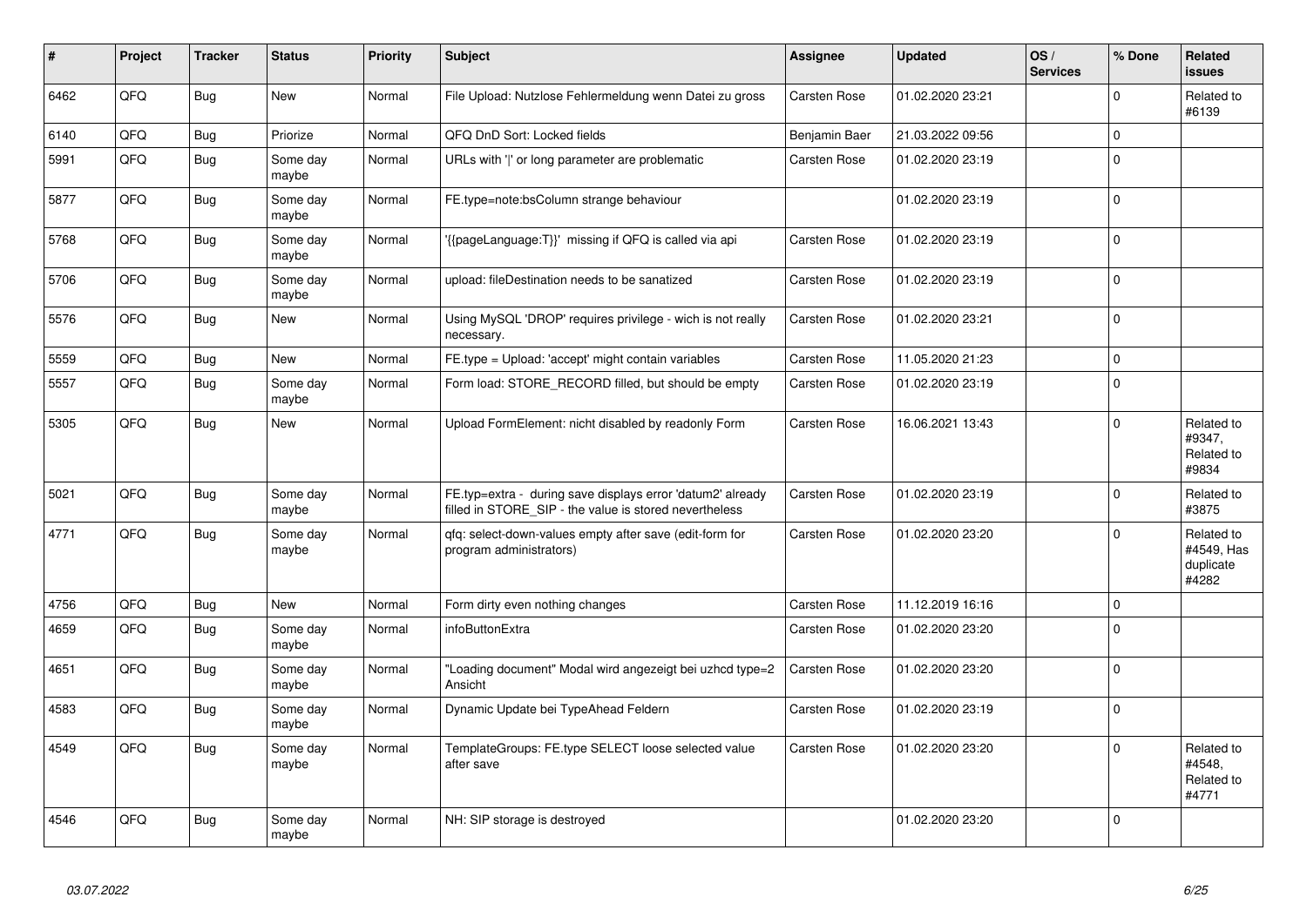| #    | Project | <b>Tracker</b> | <b>Status</b>     | <b>Priority</b> | <b>Subject</b>                                                                                                                                           | <b>Assignee</b>     | <b>Updated</b>   | OS/<br><b>Services</b> | % Done      | Related<br><b>issues</b> |
|------|---------|----------------|-------------------|-----------------|----------------------------------------------------------------------------------------------------------------------------------------------------------|---------------------|------------------|------------------------|-------------|--------------------------|
| 4528 | QFQ     | Bug            | Some day<br>maybe | Normal          | extraButtonLock mit SQLAhead Bug                                                                                                                         | Carsten Rose        | 01.02.2020 23:19 |                        | $\Omega$    |                          |
| 4457 | QFQ     | <b>Bug</b>     | Priorize          | Normal          | typeahead: pressing return to select an item, saves the form<br>and closes the form.                                                                     | Benjamin Baer       | 03.01.2022 08:01 |                        | $\mathbf 0$ | Related to<br>#4398      |
| 4454 | QFQ     | Bug            | Some day<br>maybe | Normal          | Required Elements: multiple elements in a row - whole row<br>marked if only one input is empty.                                                          | Benjamin Baer       | 01.02.2020 23:20 |                        | $\Omega$    |                          |
| 4441 | QFQ     | Bug            | Some day<br>maybe | Normal          | \$ SERVER Vars sollten nur aus dem Store genommen<br>werden - Code entsprechend anpassen.                                                                |                     | 11.12.2019 16:02 |                        | $\Omega$    |                          |
| 4398 | QFQ     | Bug            | Some day<br>maybe | Normal          | Typeahead: mouse click in a prefilled input opens a single<br>item dropdown with the current value - click on it seems to<br>set the value, not the key. | Benjamin Baer       | 01.02.2020 23:20 |                        | $\mathbf 0$ | Related to<br>#4457      |
| 4328 | QFQ     | Bug            | Some day<br>maybe | Normal          | Error Message: Show FE name/number on problems in FE                                                                                                     | Carsten Rose        | 01.02.2020 23:20 |                        | $\Omega$    |                          |
| 4293 | QFQ     | Bug            | Some day<br>maybe | Normal          | Download broken if token 'd:' is missing - but no error<br>message                                                                                       | Carsten Rose        | 11.12.2019 16:03 |                        | $\mathbf 0$ | Related to<br>#7514      |
| 4138 | QFQ     | Bug            | Some day<br>maybe | Normal          | style fehlt                                                                                                                                              |                     | 11.12.2019 16:03 |                        | $\mathbf 0$ |                          |
| 4122 | QFQ     | Bug            | Some day<br>maybe | Normal          | file: Render Mode hat keinen Effekt                                                                                                                      |                     | 11.12.2019 16:03 |                        | $\mathbf 0$ |                          |
| 4092 | QFQ     | Bug            | Some day<br>maybe | Normal          | 1) Logging verbessern wann welches FE warum ausgefuehrt<br>wird, 2) Documentation: Best Practice Template Group                                          | <b>Carsten Rose</b> | 01.02.2020 23:19 |                        | $\Omega$    | Related to<br>#3504      |
| 4008 | QFQ     | Bug            | Some day<br>maybe | Normal          | FormElemen.type=sendmail: wrong 'TO' if 'real<br>name <rea@mail.to>' is used</rea@mail.to>                                                               | Carsten Rose        | 11.12.2019 16:03 |                        | $\mathbf 0$ |                          |
| 3895 | QFQ     | Bug            | Some day<br>maybe | Normal          | typeahead pedantic: on lehrkredit Idap webpass - if only one<br>person is in dropdown, such person can't be selected                                     | Carsten Rose        | 11.12.2019 16:03 |                        | $\mathbf 0$ |                          |
| 3882 | QFQ     | Bug            | Some day<br>maybe | Normal          | templateGroup: disable 'add' if limit is reached - funktioniert<br>nicht wenn bereits records existierten                                                | Carsten Rose        | 11.12.2019 16:03 |                        | $\mathbf 0$ |                          |
| 3811 | QFQ     | <b>Bug</b>     | Some day<br>maybe | Normal          | Dynamic Update: extraButtonInfo - Text aktualisieren                                                                                                     | Carsten Rose        | 11.12.2019 16:03 |                        | $\Omega$    | Related to<br>#11517     |
| 3782 | QFQ     | Bug            | Priorize          | Normal          | Bei fehlerhafter Eingabe (z.B. Datum) sollte das erwartete<br>Format angezeigt werden                                                                    | Carsten Rose        | 01.02.2020 10:13 |                        | $\mathbf 0$ |                          |
| 3750 | QFQ     | Bug            | Some day<br>maybe | Normal          | FE in a row: if one violates check, all are red                                                                                                          | Carsten Rose        | 11.12.2019 16:03 |                        | $\mathbf 0$ |                          |
| 3682 | QFQ     | Bug            | Some day<br>maybe | Normal          | Dynamic update: Radio buttons                                                                                                                            | Carsten Rose        | 11.12.2019 16:02 |                        | $\Omega$    |                          |
| 3588 | QFQ     | Bug            | Some day<br>maybe | Normal          | templateGroup: versteckte Elemente werden weiterhin<br>gespeichert.                                                                                      | Carsten Rose        | 11.12.2019 16:02 |                        | $\mathbf 0$ |                          |
| 3547 | QFQ     | Bug            | <b>New</b>        | Normal          | FE of type 'note' causes writing of empty fields.                                                                                                        | Carsten Rose        | 01.02.2020 23:21 |                        | $\pmb{0}$   |                          |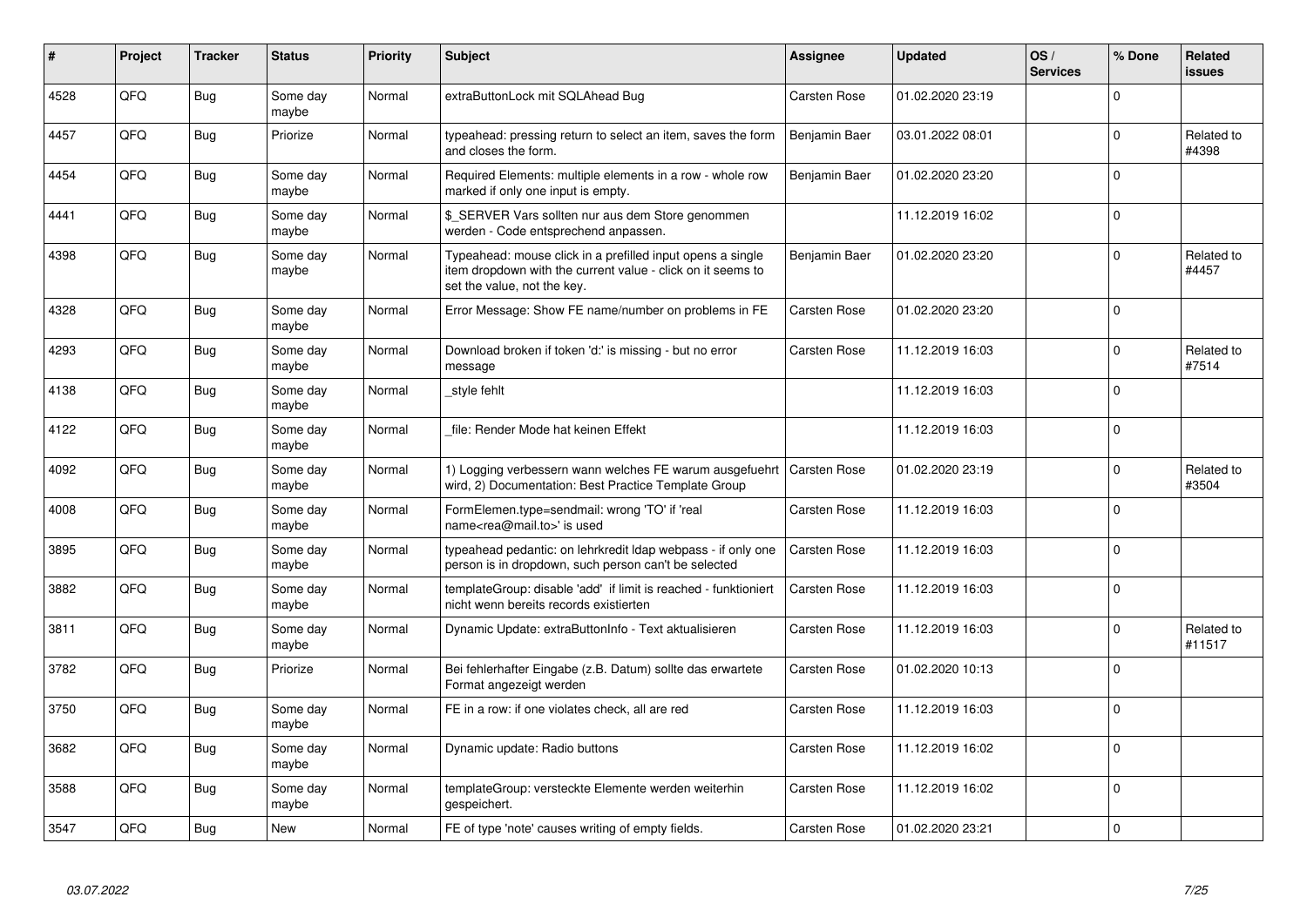| #     | Project | <b>Tracker</b> | <b>Status</b>     | <b>Priority</b> | Subject                                                                                                                       | <b>Assignee</b>     | <b>Updated</b>   | OS/<br><b>Services</b> | % Done      | Related<br><b>issues</b> |
|-------|---------|----------------|-------------------|-----------------|-------------------------------------------------------------------------------------------------------------------------------|---------------------|------------------|------------------------|-------------|--------------------------|
| 3349  | QFQ     | Bug            | Some day<br>maybe | Normal          | config.qfq.ini: a) vertraegt keine '=' im Value (z.B. Passwort),<br>b) Values sollten in ticks einschliessbar sein (spaces, ) | <b>Carsten Rose</b> | 11.12.2019 16:02 |                        | $\mathbf 0$ |                          |
| 3130  | QFQ     | Bug            | Some day<br>maybe | Normal          | Debug Info's nicht korrekt nach 'New > Save'.                                                                                 | Carsten Rose        | 11.12.2019 16:03 |                        | $\mathbf 0$ | Related to<br>#3253      |
| 2643  | QFQ     | Bug            | Some day<br>maybe | Normal          | Zend / PHP Webinars anschauen                                                                                                 | Carsten Rose        | 01.02.2020 15:56 |                        | $\mathbf 0$ |                          |
| 2063  | QFQ     | Bug            | Some day<br>maybe | Normal          | Pills auf 'inaktiv' setzen falls keine Element auf dem Pill<br>sichtbar sind.                                                 | Benjamin Baer       | 11.12.2019 16:03 |                        | $\mathbf 0$ | Related to<br>#3752      |
| 2665  | QFQ     | <b>Bug</b>     | Priorize          | Normal          | Dynamic Update funktioniert nicht, wenn beim<br>entsprechenden FormElement eine size angegeben ist.                           | Benjamin Baer       | 03.01.2022 08:12 |                        | 30          |                          |
| 9691  | QFQ     | Bug            | In Progress       | Normal          | Checkbox: dynamic update > readonly                                                                                           | Carsten Rose        | 01.02.2020 23:22 |                        | 50          | Related to<br>#9834      |
| 9275  | QFQ     | <b>Bug</b>     | New               | Normal          | autcron: t3 page, which takes to long to respond, is not<br>reported properly                                                 | Carsten Rose        | 01.02.2020 23:22 |                        | 100         |                          |
| 3613  | QFQ     | <b>Bug</b>     | Some day<br>maybe | Normal          | note /note unchecked -> note div (col-md) wird weiterhin<br>gerendert                                                         | Elias Villiger      | 01.02.2020 23:19 |                        | 100         |                          |
| 13716 | QFQ     | Bug            | New               | High            | Firefox ask to store username/password                                                                                        | Enis Nuredini       | 30.05.2022 09:31 |                        | $\mathbf 0$ | Related to<br>#13827     |
| 12974 | QFQ     | Bug            | <b>New</b>        | High            | Sanitize Queries in Action-Elements                                                                                           | Carsten Rose        | 07.12.2021 17:19 |                        | $\mathbf 0$ |                          |
| 12702 | QFQ     | <b>Bug</b>     | <b>New</b>        | High            | templateGroup: broken in multiDb Setup                                                                                        | Carsten Rose        | 14.12.2021 16:02 |                        | $\mathbf 0$ |                          |
| 12670 | QFQ     | Bug            | New               | High            | Dropdown-Menu classes können nicht mehr angegeben<br>werden                                                                   | Carsten Rose        | 07.12.2021 17:19 |                        | $\mathbf 0$ |                          |
| 12513 | QFQ     | <b>Bug</b>     | <b>New</b>        | High            | Implement server side check of maxlength                                                                                      | <b>Carsten Rose</b> | 07.12.2021 17:19 |                        | $\mathbf 0$ |                          |
| 12508 | QFQ     | Bug            | In Progress       | High            | gfg Form: sendMail                                                                                                            | Karin Niffeler      | 19.03.2022 17:48 |                        | $\mathbf 0$ |                          |
| 12463 | QFQ     | <b>Bug</b>     | ToDo              | High            | QFQ Function: 'function' and 'sql' on same level - output of<br>sal is shown two times.                                       | Carsten Rose        | 15.12.2021 16:31 |                        | $\mathbf 0$ |                          |
| 12395 | QFQ     | Bug            | ToDo              | High            | QFQ Function: Result two times shown                                                                                          | Carsten Rose        | 18.02.2022 08:59 |                        | $\mathbf 0$ |                          |
| 12066 | QFQ     | <b>Bug</b>     | New               | High            | enterAsSubmit: Forward wird nicht ausgeführt                                                                                  | Enis Nuredini       | 29.05.2022 09:23 |                        | $\pmb{0}$   |                          |
| 11630 | QFQ     | <b>Bug</b>     | Feedback          | High            | Bitte check ob CALL() in 20.11.0 noch so funktioniert wie in<br>20.4.1                                                        | Enis Nuredini       | 28.05.2022 13:45 |                        | $\mathbf 0$ | Related to<br>#11325     |
| 11237 | QFQ     | <b>Bug</b>     | <b>New</b>        | High            | Radiobutton / parameter.buttonClass= btn-default - kein dirty<br>Trigger                                                      | Benjamin Baer       | 03.05.2021 21:12 |                        | $\mathbf 0$ | Related to<br>#10766     |
| 11057 | QFQ     | <b>Bug</b>     | New               | High            | Checkboxes ohne span.checkmark im Report werden<br>ausgeblendet                                                               | Benjamin Baer       | 03.05.2021 21:12 |                        | $\mathbf 0$ | Related to<br>#11039     |
| 10766 | QFQ     | <b>Bug</b>     | New               | High            | Radiobutton / parameter.buttonClass=btn-default: dynamic<br>update                                                            |                     | 03.05.2021 21:12 |                        | $\mathbf 0$ | Related to<br>#11237     |
| 10640 | QFQ     | <b>Bug</b>     | New               | High            | TypeAhead Tag: FE editierbar trotz readOnly                                                                                   | Carsten Rose        | 03.05.2021 21:12 |                        | $\mathbf 0$ | Related to<br>#7795      |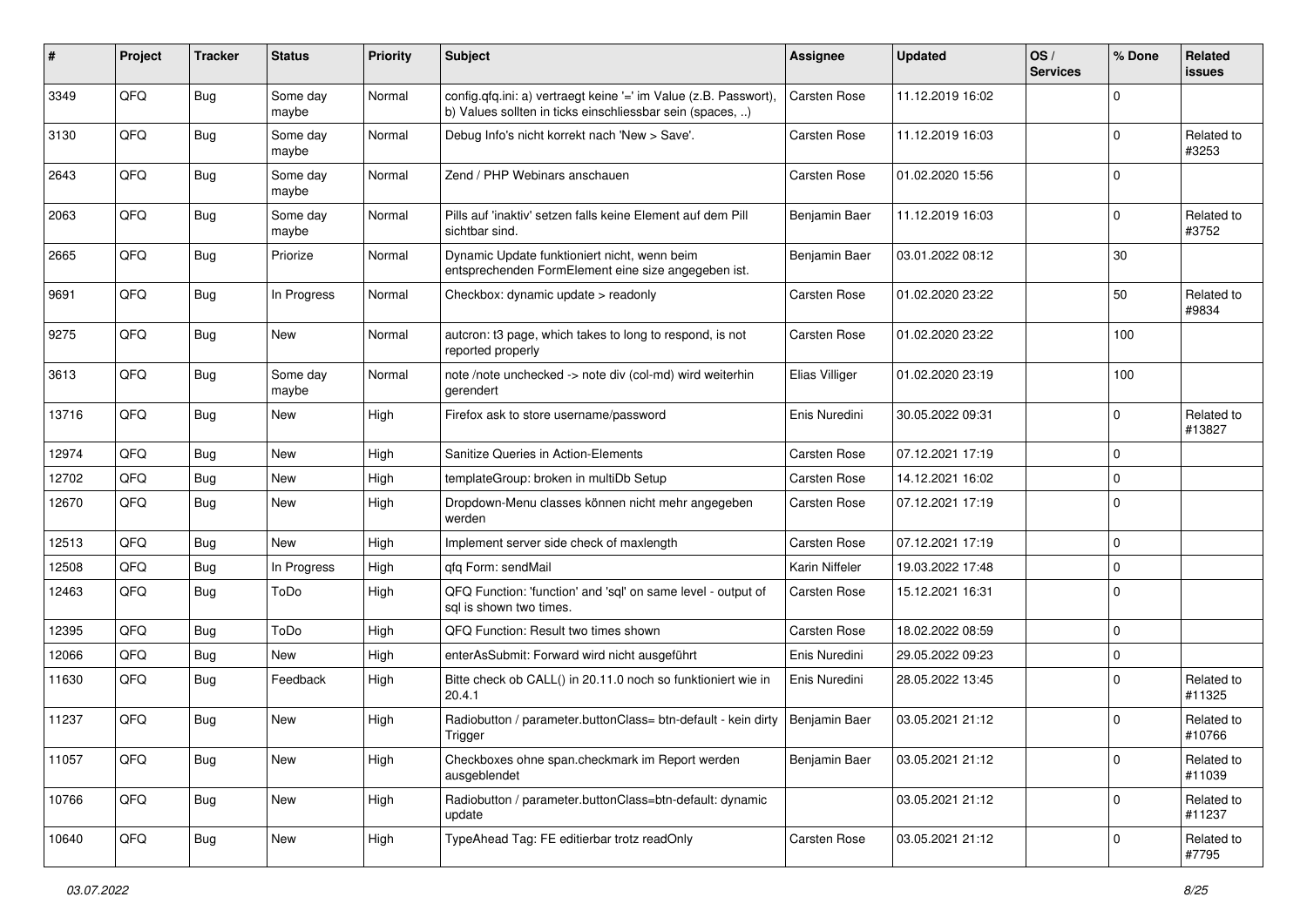| #     | Project | <b>Tracker</b> | <b>Status</b>     | <b>Priority</b> | <b>Subject</b>                                                                                         | Assignee            | <b>Updated</b>   | OS/<br><b>Services</b> | % Done         | Related<br><b>issues</b>                     |
|-------|---------|----------------|-------------------|-----------------|--------------------------------------------------------------------------------------------------------|---------------------|------------------|------------------------|----------------|----------------------------------------------|
| 10508 | QFQ     | Bug            | New               | High            | Multi Form broken on Multi DB Instance                                                                 | Carsten Rose        | 03.05.2021 21:12 |                        | $\overline{0}$ |                                              |
| 10506 | QFQ     | Bug            | New               | High            | Template Group broken on MultiDB instance                                                              | Carsten Rose        | 03.05.2021 21:12 |                        | $\mathbf 0$    | Related to<br>#10505                         |
| 10081 | QFQ     | Bug            | <b>New</b>        | High            | Stale record lock after 'forbidden' character                                                          | Carsten Rose        | 03.05.2021 21:12 |                        | $\overline{0}$ | Related to<br>#10082.<br>Related to<br>#9789 |
| 9531  | QFQ     | Bug            | <b>New</b>        | High            | FE File: Dynamic Update / modeSql / required detected even<br>it not set                               | <b>Carsten Rose</b> | 11.06.2021 20:32 |                        | $\overline{0}$ | Related to<br>#12398                         |
| 9347  | QFQ     | Bug            | <b>New</b>        | High            | FE.type=upload with dynamic show/hidden: required not<br>detected                                      | Carsten Rose        | 12.06.2021 10:40 |                        | 0              | Related to<br>#5305,<br>Related to<br>#12398 |
| 9121  | QFQ     | Bug            | Priorize          | High            | sip links have r and dblndexData set                                                                   | Carsten Rose        | 12.06.2021 10:41 |                        | 0              |                                              |
| 8891  | QFQ     | Bug            | <b>New</b>        | High            | formSubmitLog: do not log passwords                                                                    | Enis Nuredini       | 25.03.2022 09:06 |                        | $\overline{0}$ |                                              |
| 8668  | QFQ     | Bug            | <b>New</b>        | High            | Pill disabled: dyamic mode 'hidden' not respected - FE is still<br>required                            | <b>Carsten Rose</b> | 03.05.2021 21:14 |                        | 0              |                                              |
| 8431  | QFQ     | <b>Bug</b>     | <b>New</b>        | High            | autocron.php with wrong path                                                                           | Carsten Rose        | 03.05.2021 21:14 |                        | 0              |                                              |
| 8083  | QFQ     | Bug            | <b>New</b>        | High            | FormEditor: primary table list does not respect<br>'indexDb={{indexData:Y}}'                           | Carsten Rose        | 03.05.2021 21:14 |                        | 0              | Has<br>duplicate<br>#6678                    |
| 7899  | QFQ     | Bug            | <b>New</b>        | High            | Fe.type=password / retype / required: always complain about<br>missing value                           | <b>Carsten Rose</b> | 03.05.2021 21:14 |                        | $\overline{0}$ |                                              |
| 7650  | QFQ     | Bug            | <b>New</b>        | High            | Optional do not show 'required' sign on FormElement                                                    | Carsten Rose        | 03.05.2021 21:14 |                        | 0              |                                              |
| 6116  | QFQ     | Bug            | Priorize          | High            | value of checkbox not saved                                                                            | Carsten Rose        | 07.12.2021 17:19 |                        | 0              |                                              |
| 5459  | QFQ     | Bug            | <b>New</b>        | High            | Multi DB: spread system tables between 'QFQ' and<br>'Data'-DB                                          | Carsten Rose        | 03.05.2021 21:14 |                        | $\overline{0}$ | Related to<br>#4720                          |
| 5221  | QFQ     | <b>Bug</b>     | <b>New</b>        | High            | Download Dialog: Bleibt stehen in FF wenn Datei<br>automatisch gespeichert wird.                       | Carsten Rose        | 03.05.2021 21:14 |                        | 0              |                                              |
| 4279  | QFQ     | Bug            | Some day<br>maybe | High            | config.linkVars lost                                                                                   | Carsten Rose        | 03.05.2021 21:14 |                        | 0              |                                              |
| 3570  | QFQ     | <b>Bug</b>     | Some day<br>maybe | High            | Formular mit prmitnew permitEdit=Always wird nicht<br>aufgerufen (ist leer)                            | Carsten Rose        | 03.05.2021 21:14 |                        | 0              |                                              |
| 3109  | QFQ     | <b>Bug</b>     | Some day<br>maybe | High            | RealUrl: Links werden nicht korrekt gerendert                                                          | Carsten Rose        | 03.05.2021 21:14 |                        | $\overline{0}$ |                                              |
| 3061  | QFQ     | Bug            | Some day<br>maybe | High            | winstitute: mysql connection durcheinander - nmhp17<br>(ag7)/QFQ arbeitet mit DB/Tabellen von biostat. | Carsten Rose        | 03.05.2021 21:14 |                        | 0              |                                              |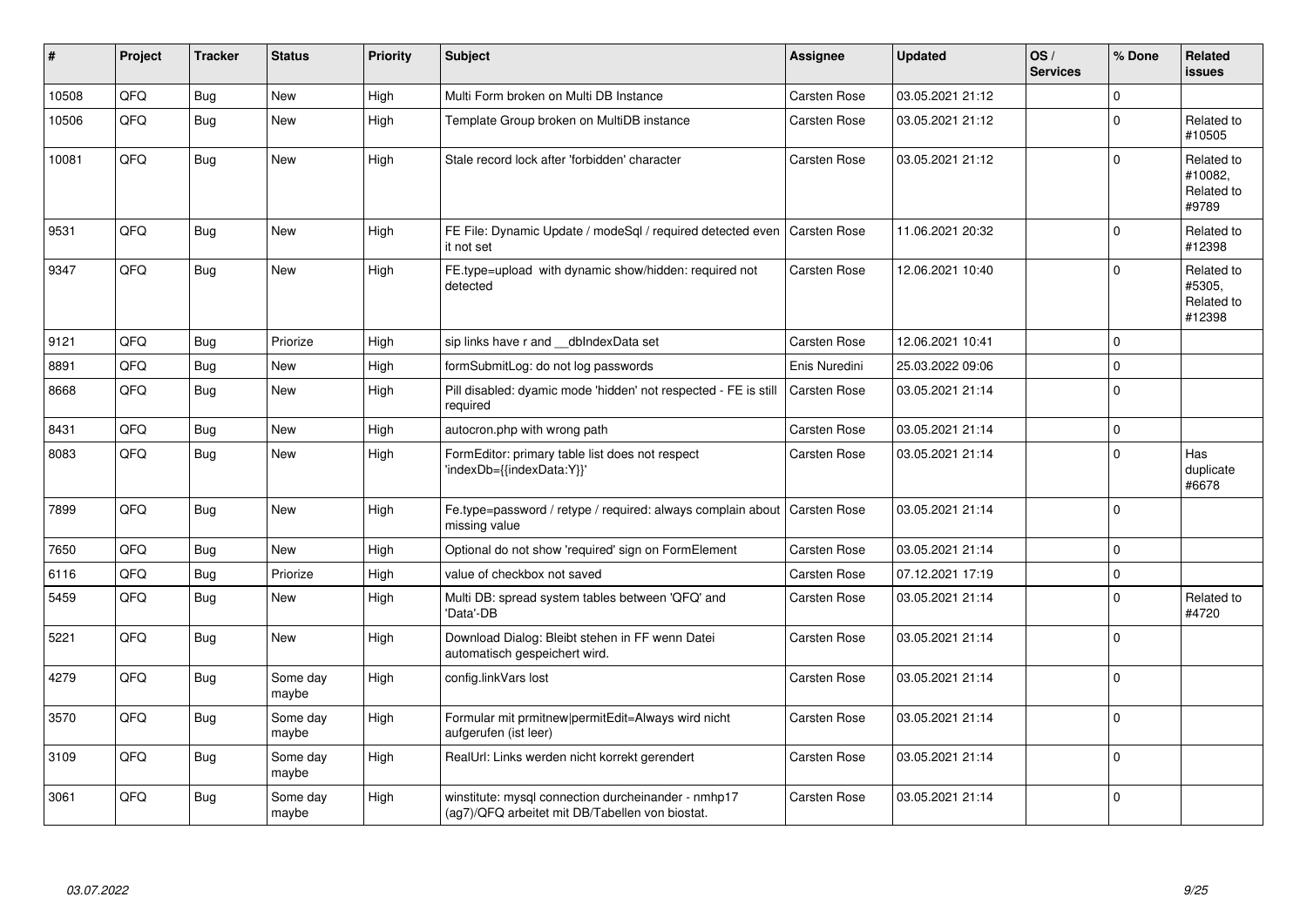| $\sharp$ | Project | Tracker    | <b>Status</b>     | <b>Priority</b> | <b>Subject</b>                                            | Assignee        | Updated          | OS/<br><b>Services</b> | % Done         | Related<br>issues                                                                                                                                                     |
|----------|---------|------------|-------------------|-----------------|-----------------------------------------------------------|-----------------|------------------|------------------------|----------------|-----------------------------------------------------------------------------------------------------------------------------------------------------------------------|
| 9789     | QFQ     | Bug        | In Progress       | High            | Record Lock: release to early on 'leave page'             | Carsten Rose    | 10.01.2022 09:25 |                        | 100            | Related to<br>#10081,<br>Related to<br>#9173,<br>Related to<br>#8702                                                                                                  |
| 12545    | QFQ     | Bug        | New               | Urgent          | sql.log not created / updated                             | Carsten Rose    | 14.12.2021 16:02 |                        | 0              |                                                                                                                                                                       |
| 12468    | QFQ     | Bug        | New               | Urgent          | Form: update Form.title after save                        | Carsten Rose    | 03.05.2021 21:12 |                        | 0              |                                                                                                                                                                       |
| 9534     | QFQ     | Bug        | Priorize          | Urgent          | FE.type=upload: 'Unknown Mode: ID"                        | Carsten Rose    | 03.05.2021 21:14 |                        | 0              | Related to<br>#9532                                                                                                                                                   |
| 9173     | QFQ     | <b>Bug</b> | Priorize          | Urgent          | Stale Record Lock: Firefox                                | Carsten Rose    | 03.05.2021 21:14 |                        | 0              | Related to<br>#9789                                                                                                                                                   |
| 3567     | QFQ     | Feature    | Some day<br>maybe | Low             | 'Save', 'Close', 'New' als FormElement                    |                 | 11.12.2019 16:02 |                        | 0              |                                                                                                                                                                       |
| 3537     | QFQ     | Feature    | Some day<br>maybe | Low             | SHOW COLUMNS FROM tableName - Extend '{{!'<br>definition  | Carsten Rose    | 11.12.2019 16:02 |                        | 0              |                                                                                                                                                                       |
| 3273     | QFQ     | Feature    | Some day<br>maybe | Low             | Dirty Flag in Form                                        | Carsten Rose    | 11.12.2019 16:02 |                        | 0              |                                                                                                                                                                       |
| 14376    | QFQ     | Feature    | New               | Normal          | QFQ Bootstrap: if missing, create stored procedures       | Enis Nuredini   | 19.06.2022 16:37 |                        | 0              |                                                                                                                                                                       |
| 14371    | QFQ     | Feature    | Priorize          | Normal          | LDAP via REPORT                                           | Carsten Rose    | 19.06.2022 16:37 |                        | 0              |                                                                                                                                                                       |
| 14320    | QFQ     | Feature    | ToDo              | Normal          | Allow specific HTML Tags and Attributes: general, TinyMCE | Enis Nuredini   | 17.06.2022 10:44 |                        | $\mathbf 0$    | Related to<br>#12664,<br>Related to<br>#12039,<br>Related to<br>#11702,<br>Related to<br>#7239,<br>Related to<br>#3708,<br>Related to<br>#3646,<br>Related to<br>#880 |
| 14290    | QFQ     | Feature    | Priorize          | Normal          | FormEditor: Show Table Definition                         | Carsten Rose    | 19.06.2022 16:37 |                        | 0              |                                                                                                                                                                       |
| 14227    | QFQ     | Feature    | New               | Normal          | Selenium Konkurrenz: cypress.io                           | Enis Nuredini   | 28.05.2022 11:02 |                        | 0              |                                                                                                                                                                       |
| 14185    | QFQ     | Feature    | New               | Normal          | External/Autocron.php - better suitable directory         | Support: System | 28.05.2022 11:03 |                        | $\overline{0}$ |                                                                                                                                                                       |
| 14090    | QFQ     | Feature    | New               | Normal          | Nützliche _script funktionen                              | Carsten Rose    | 28.05.2022 11:03 |                        | 0              |                                                                                                                                                                       |
| 14028    | QFQ     | Feature    | New               | Normal          | Required notification: visual nicer                       | Enis Nuredini   | 28.05.2022 11:01 |                        | 0              |                                                                                                                                                                       |
| 13945    | QFQ     | Feature    | New               | Normal          | As _link: content before/after link                       | Enis Nuredini   | 28.05.2022 11:01 |                        | 0              | Related to<br>#12262                                                                                                                                                  |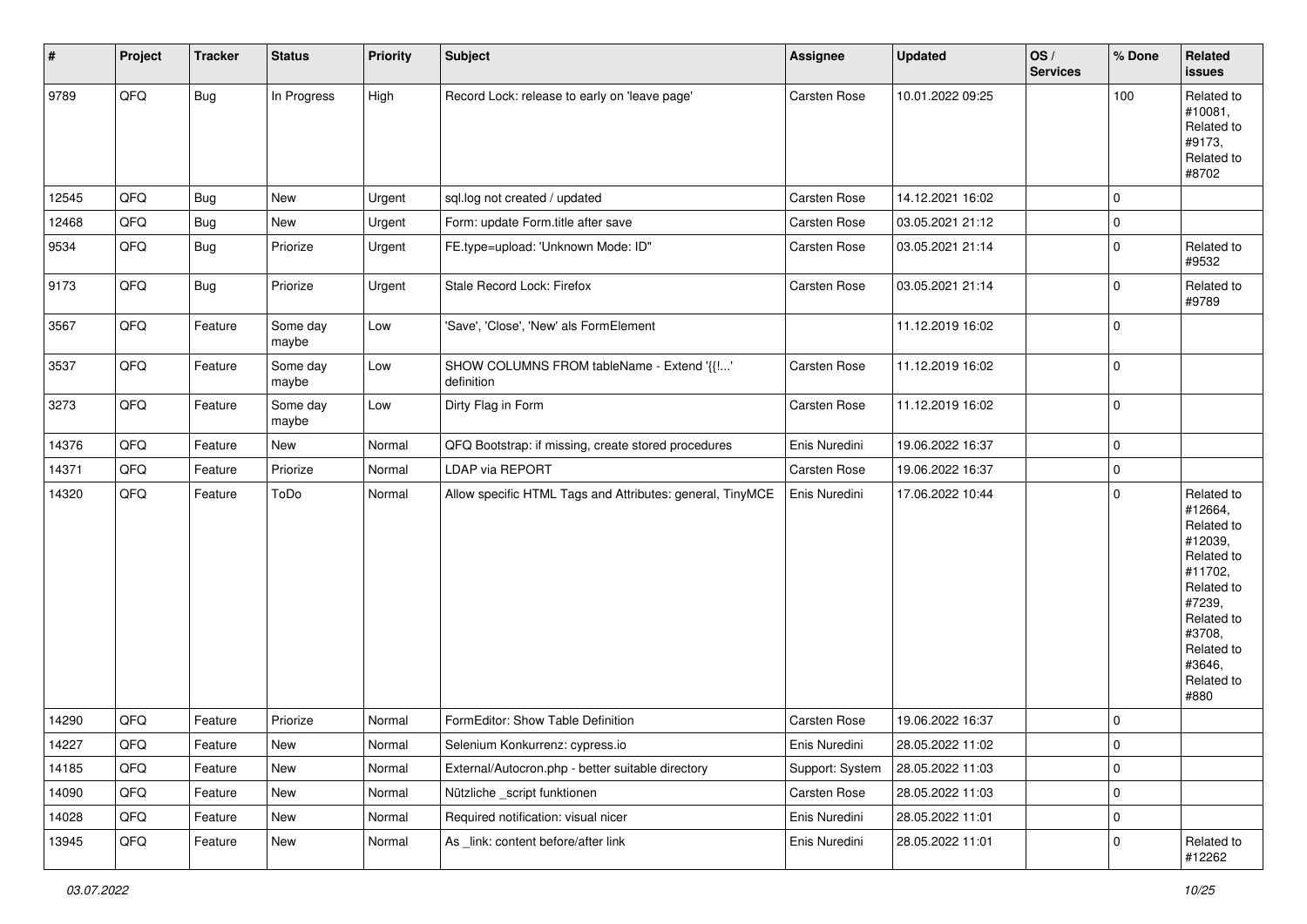| #     | Project | <b>Tracker</b> | <b>Status</b>              | <b>Priority</b> | <b>Subject</b>                                                               | <b>Assignee</b>        | <b>Updated</b>   | OS/<br><b>Services</b> | % Done      | Related<br><b>issues</b>                                               |
|-------|---------|----------------|----------------------------|-----------------|------------------------------------------------------------------------------|------------------------|------------------|------------------------|-------------|------------------------------------------------------------------------|
| 13900 | QFQ     | Feature        | Priorize                   | Normal          | Selenium: Check das Cookie/PDF funktioniert                                  | Enis Nuredini          | 25.03.2022 12:45 |                        | $\mathbf 0$ |                                                                        |
| 13843 | QFQ     | Feature        | <b>New</b>                 | Normal          | Create JWT via QFQ                                                           | Carsten Rose           | 19.03.2022 17:42 |                        | $\mathbf 0$ |                                                                        |
| 13841 | QFQ     | Feature        | New                        | Normal          | Create PDF via iText - evaluate                                              | Carsten Rose           | 19.03.2022 17:42 |                        | $\mathbf 0$ |                                                                        |
| 13700 | QFQ     | Feature        | New                        | Normal          | Redesign qfq.io Seite                                                        | Carsten Rose           | 19.03.2022 17:43 |                        | $\mathbf 0$ |                                                                        |
| 13609 | QFQ     | Feature        | New                        | Normal          | QFQ Introduction: Seite aufloesen                                            | Philipp<br>Gröbelbauer | 28.05.2022 11:02 |                        | $\mathbf 0$ |                                                                        |
| 13608 | QFQ     | Feature        | Some day<br>maybe          | Normal          | Automatic Browser Language Redirect                                          | Enis Nuredini          | 17.06.2022 08:35 |                        | $\mathbf 0$ |                                                                        |
| 13566 | QFQ     | Feature        | Ready to sync<br>(develop) | Normal          | Delete config-example.qfq.php file                                           | Carsten Rose           | 23.12.2021 09:25 |                        | $\mathbf 0$ |                                                                        |
| 13467 | QFQ     | Feature        | New                        | Normal          | ChangeLog Generator                                                          | Carsten Rose           | 19.03.2022 17:46 |                        | $\mathbf 0$ | Related to<br>#11460                                                   |
| 13354 | QFQ     | Feature        | <b>New</b>                 | Normal          | Using Websocket in QFQ                                                       | Carsten Rose           | 10.11.2021 15:47 |                        | $\mathbf 0$ |                                                                        |
| 12679 | QFQ     | Feature        | New                        | Normal          | tablesorter: custom column width                                             | Carsten Rose           | 16.06.2021 11:10 |                        | $\pmb{0}$   |                                                                        |
| 12664 | QFQ     | Feature        | New                        | Normal          | TinyMCE: report/remove malicous HTML/JS Code                                 | Carsten Rose           | 19.03.2022 17:47 |                        | $\mathbf 0$ | Related to<br>#14320                                                   |
| 12630 | QFQ     | Feature        | In Progress                | Normal          | Input: date[time]: min / max values                                          | Enis Nuredini          | 20.06.2022 18:31 |                        | $\mathbf 0$ | Related to<br>#10096,<br>Related to<br>#14302,<br>Related to<br>#14303 |
| 12611 | QFQ     | Feature        | Some day<br>maybe          | Normal          | Refactoring: Bootstrap with Lazy Loading                                     | <b>Carsten Rose</b>    | 08.06.2022 10:37 |                        | $\mathbf 0$ | Related to<br>#12490,<br>Related to<br>#10013,<br>Related to<br>#7732  |
| 12603 | QFQ     | Feature        | New                        | Normal          | Dropdown (Select), Radio, checkbox:<br>itemListAlways={{!SELECT key, value}} | <b>Carsten Rose</b>    | 19.03.2022 17:47 |                        | $\mathbf 0$ |                                                                        |
| 12556 | QFQ     | Feature        | New                        | Normal          | Pills Title: colored = static or dynamic on allrequiredgiven                 | Benjamin Baer          | 19.03.2022 17:49 |                        | $\mathbf 0$ |                                                                        |
| 12504 | QFQ     | Feature        | Priorize                   | Normal          | sql.log: report fe.id                                                        | Carsten Rose           | 05.05.2021 22:09 |                        | $\mathbf 0$ |                                                                        |
| 12503 | QFQ     | Feature        | Priorize                   | Normal          | Detect dangerous UPDATE statement with missing WHERE                         | Carsten Rose           | 05.05.2021 22:09 |                        | $\mathbf 0$ |                                                                        |
| 12490 | QFQ     | Feature        | New                        | Normal          | Loading Plugins in QFQ - see what tinymce does. (lazy<br>loading)            | Benjamin Baer          | 08.06.2022 10:37 |                        | $\mathbf 0$ | Related to<br>#12611,<br>Related to<br>#10013,<br>Related to<br>#7732  |
| 12480 | QFQ     | Feature        | New                        | Normal          | If QFQ upgrade is running, block further request                             | Carsten Rose           | 03.05.2021 20:45 |                        | 0           |                                                                        |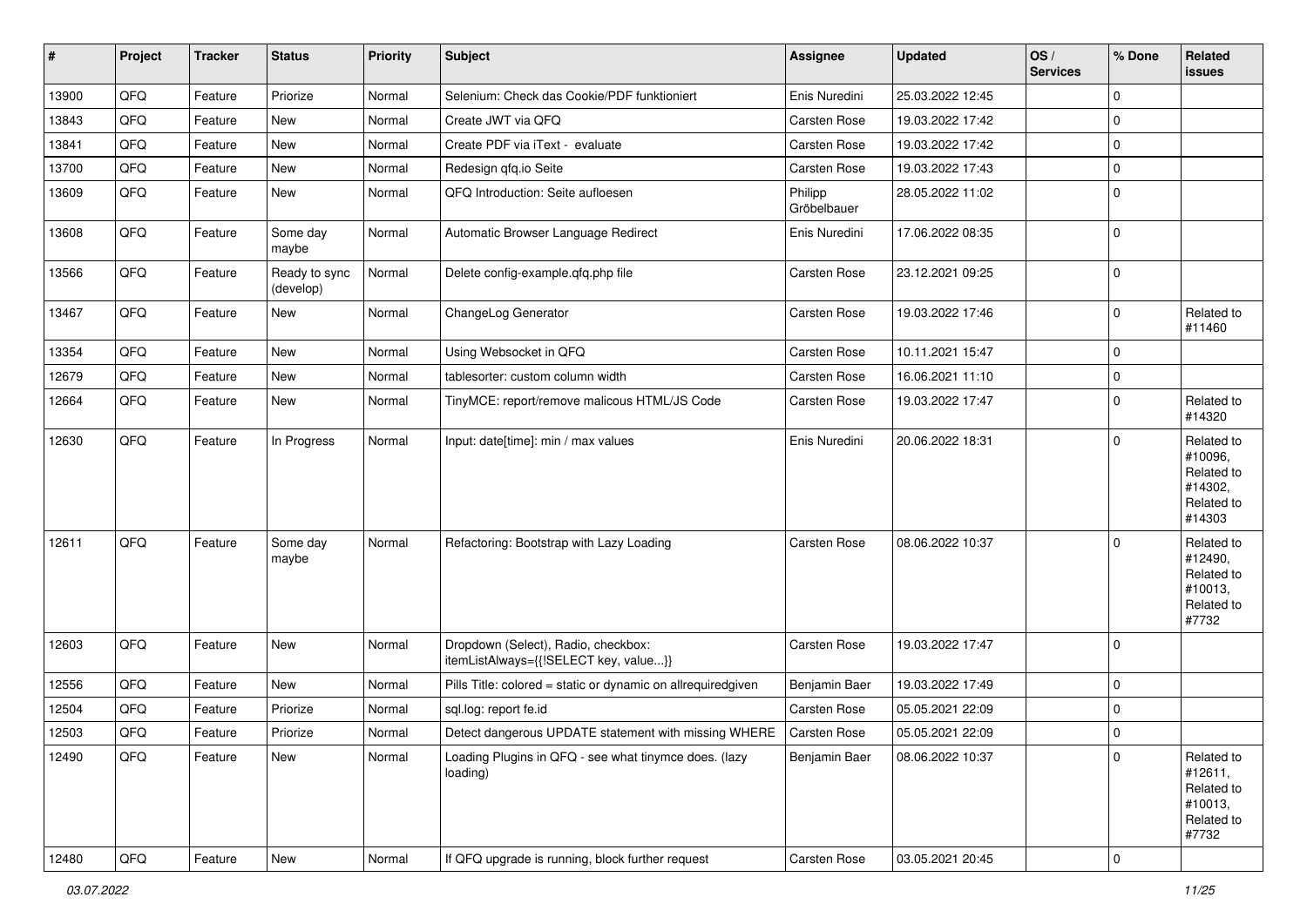| #     | Project | <b>Tracker</b> | <b>Status</b>     | <b>Priority</b> | <b>Subject</b>                                                                                                 | <b>Assignee</b>     | <b>Updated</b>   | OS/<br><b>Services</b> | % Done      | Related<br>issues                                                           |
|-------|---------|----------------|-------------------|-----------------|----------------------------------------------------------------------------------------------------------------|---------------------|------------------|------------------------|-------------|-----------------------------------------------------------------------------|
| 12477 | QFQ     | Feature        | <b>New</b>        | Normal          | Support for refactoring: Form, FormElement, diverse<br>Tabellen/Spalten, tt-content Records                    | Carsten Rose        | 03.05.2021 20:45 |                        | $\mathbf 0$ |                                                                             |
| 12476 | QFQ     | Feature        | <b>New</b>        | Normal          | clearMe: a) should trigger 'dirty', b) sticky on textarea resize                                               | Benjamin Baer       | 04.01.2022 08:40 |                        | $\Omega$    | Related to<br>#9528                                                         |
| 12474 | QFQ     | Feature        | <b>New</b>        | Normal          | Check BaseConfigURL if it is given and the the last char is '/'                                                | Carsten Rose        | 03.05.2021 20:45 |                        | $\mathbf 0$ |                                                                             |
| 12465 | QFQ     | Feature        | <b>New</b>        | Normal          | QFQ Function: use in FE to fill StoreRecord                                                                    | Carsten Rose        | 05.05.2021 21:58 |                        | $\mathbf 0$ |                                                                             |
| 12452 | QFQ     | Feature        | Priorize          | Normal          | BaseURL: alsways with '/' at the end                                                                           | Carsten Rose        | 19.06.2022 13:45 |                        | $\mathbf 0$ | Related to<br>#10782                                                        |
| 12439 | QFQ     | Feature        | In Progress       | Normal          | TinyMCE Paste from Word & Character Count/Limit                                                                | Carsten Rose        | 05.05.2021 22:15 |                        | $\mathbf 0$ |                                                                             |
| 12413 | QFQ     | Feature        | <b>New</b>        | Normal          | STORE_TYPO3: enhance for {{be_users.email:T}},<br>{{fe users.email:T}}                                         | Carsten Rose        | 03.05.2021 20:45 |                        | $\mathbf 0$ | Related to<br>#12412,<br>Related to<br>#10012                               |
| 12412 | QFQ     | Feature        | New               | Normal          | Action/Escape qualifier 'e' (empty), '0': if given, an empty<br>string (or '0') will be treated as 'not found' | <b>Carsten Rose</b> | 08.05.2021 09:40 |                        | $\Omega$    | Related to<br>#12413,<br>Related to<br>#10012                               |
| 12400 | QFQ     | Feature        | <b>New</b>        | Normal          | Tutorial ist in QFQ Doku, Wird in der Suche gefunden, es<br>gibt aber kein Menupunkt - Inhalt ueberpruefen     | <b>Carsten Rose</b> | 03.05.2021 20:45 |                        | $\mathbf 0$ |                                                                             |
| 12337 | QFQ     | Feature        | Some day<br>maybe | Normal          | Database.php: better caching                                                                                   | Carsten Rose        | 16.09.2021 15:10 |                        | 0           |                                                                             |
| 12330 | QFQ     | Feature        | <b>New</b>        | Normal          | Copy to input field / text area / TinyMCE                                                                      | Carsten Rose        | 07.04.2021 09:01 |                        | $\mathbf 0$ |                                                                             |
| 12315 | QFQ     | Feature        | Some day<br>maybe | Normal          | Form History (Diffs) / Backups                                                                                 | Carsten Rose        | 16.09.2021 15:10 |                        | $\mathbf 0$ |                                                                             |
| 12269 | QFQ     | Feature        | New               | Normal          | 2FA - Login                                                                                                    | Carsten Rose        | 03.05.2021 20:45 |                        | $\Omega$    |                                                                             |
| 12262 | QFQ     | Feature        | ToDo              | Normal          | Form buttons on top: more customable                                                                           | Enis Nuredini       | 17.06.2022 10:44 |                        | $\Omega$    | Related to<br>#13945, Has<br>duplicate<br>#4046, Has<br>duplicate<br>#10080 |
| 12163 | QFQ     | Feature        | <b>New</b>        | Normal          | Checkbox: table wrap                                                                                           | Carsten Rose        | 03.05.2021 20:51 |                        | $\mathbf 0$ |                                                                             |
| 12162 | QFQ     | Feature        | New               | Normal          | FE.type=sendmail: personalized mailing (several mails) via<br>template                                         | Carsten Rose        | 03.05.2021 20:45 |                        | $\mathbf 0$ |                                                                             |
| 12156 | QFQ     | Feature        | <b>New</b>        | Normal          | Form: Optional disable 'leave page'                                                                            |                     | 03.05.2021 20:45 |                        | $\mathbf 0$ |                                                                             |
| 12146 | QFQ     | Feature        | New               | Normal          | Autocron Job: Anzeigen wann der naechste Job ausgefuehrt<br>wird, resp das er nicht ausgefuehrt wird           | Carsten Rose        | 15.03.2021 15:23 |                        | $\mathbf 0$ |                                                                             |
| 12135 | QFQ     | Feature        | New               | Normal          | Subrecord: Notiz                                                                                               |                     | 24.04.2021 16:58 |                        | 0           |                                                                             |
| 12119 | QFQ     | Feature        | New               | Normal          | AS paged: error message missing if there ist no 'r' argument.                                                  | Carsten Rose        | 03.05.2021 20:51 |                        | $\mathbf 0$ |                                                                             |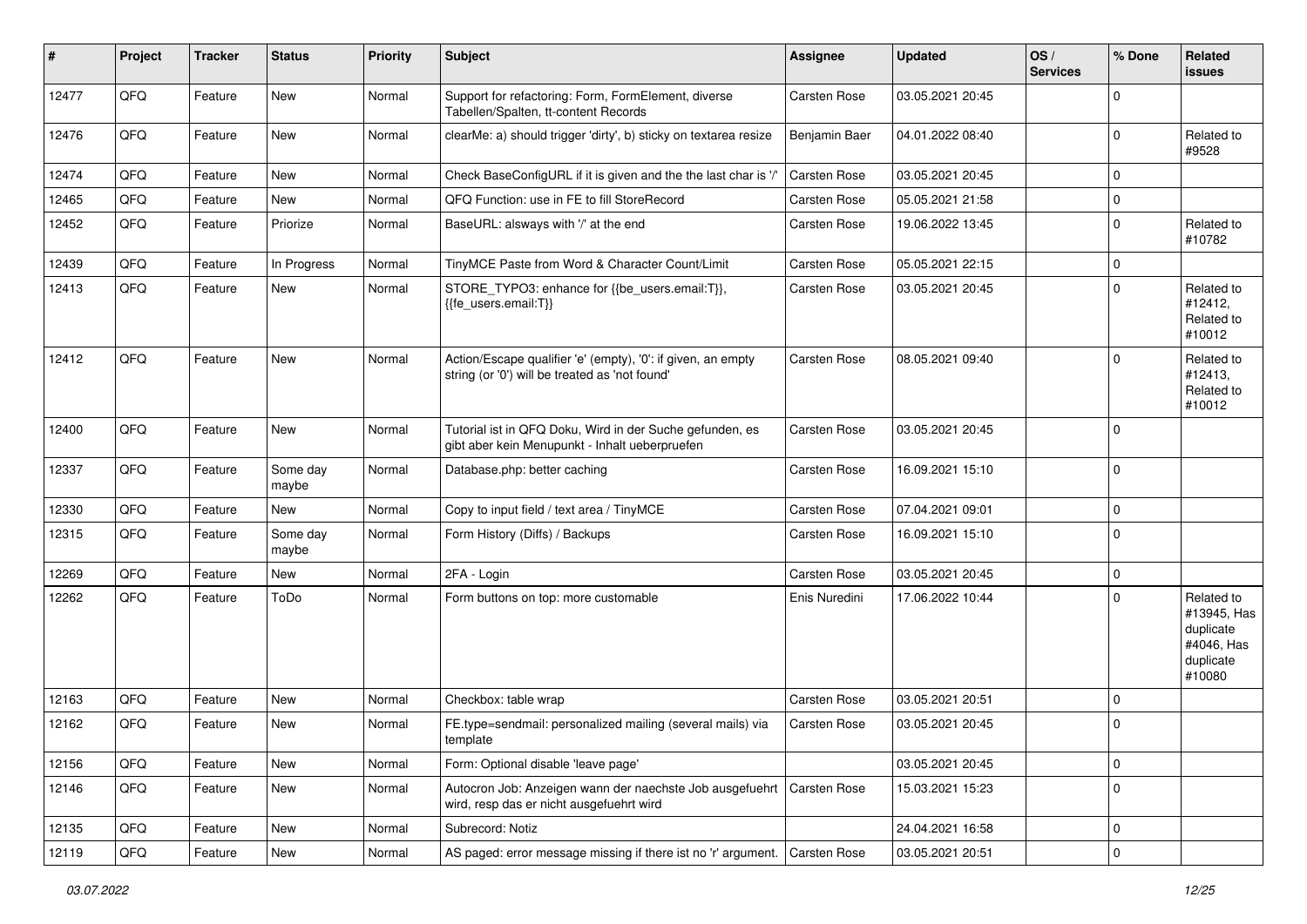| #     | Project | <b>Tracker</b> | <b>Status</b>     | <b>Priority</b> | <b>Subject</b>                                                                                       | <b>Assignee</b>                                        | <b>Updated</b>   | OS/<br><b>Services</b> | % Done      | Related<br><b>issues</b>                     |                      |
|-------|---------|----------------|-------------------|-----------------|------------------------------------------------------------------------------------------------------|--------------------------------------------------------|------------------|------------------------|-------------|----------------------------------------------|----------------------|
| 12109 | QFQ     | Feature        | <b>New</b>        | Normal          | Donwload Link: Plain, SIP, Persistent Link, Peristent SIP -<br>new notation                          | Carsten Rose                                           | 03.05.2021 20:45 |                        | $\Omega$    | Related to<br>#12085                         |                      |
| 12039 | QFQ     | Feature        | New               | Normal          | Missing htmlSpecialChar() in pre processing on form submit                                           |                                                        | 18.02.2021 00:09 |                        | $\mathbf 0$ | Related to<br>#14320                         |                      |
| 12038 | QFQ     | Feature        | New               | Normal          | a) STORE_VAR: filenameOnlyStripUniq, b) SP:<br>QSTRIPUNIQ()                                          |                                                        | 17.02.2021 23:55 |                        | $\mathbf 0$ |                                              |                      |
| 12024 | QFQ     | Feature        | New               | Normal          | Excel Export: text columns by default decode<br>htmlspeciachar()                                     | <b>Carsten Rose</b>                                    | 17.02.2021 23:55 |                        | $\mathbf 0$ | Related to<br>#12022                         |                      |
| 12023 | QFQ     | Feature        | New               | Normal          | MySQL Stored Precdure: QDECODESPECIALCHAR()                                                          | Carsten Rose                                           | 16.02.2021 11:16 |                        | $\mathbf 0$ | Related to<br>#12022                         |                      |
| 11980 | QFQ     | Feature        | In Progress       | Normal          | protected verzeichnis MUSS geschützt werden                                                          | Carsten Rose                                           | 07.09.2021 13:30 |                        | $\mathbf 0$ |                                              |                      |
| 11955 | QFQ     | Feature        | New               | Normal          | subrecord: new title option to set <th> attributes - e.g. to<br/>customize tablesorter options.</th> | attributes - e.g. to<br>customize tablesorter options. | Carsten Rose     | 03.05.2021 20:47       |             | $\mathbf 0$                                  | Related to<br>#11775 |
| 11892 | QFQ     | Feature        | New               | Normal          | tablesorter: columns with links are hard to order - new<br>qualifier 'Y: <ord>'</ord>                | Enis Nuredini                                          | 23.03.2022 09:22 |                        | $\mathbf 0$ |                                              |                      |
| 11775 | QFQ     | Feature        | New               | Normal          | Subrecord Tooltip pro Feld                                                                           | <b>Carsten Rose</b>                                    | 18.12.2020 15:22 |                        | $\mathbf 0$ | Related to<br>#11955                         |                      |
| 11747 | QFQ     | Feature        | New               | Normal          | Maintenance Page with Redirect                                                                       | Carsten Rose                                           | 03.05.2021 20:47 |                        | $\mathbf 0$ | Related to<br>#11741                         |                      |
| 11716 | QFQ     | Feature        | <b>New</b>        | Normal          | Form an beliebiger Stelle im Report anzeigen                                                         |                                                        | 09.12.2020 09:47 |                        | $\mathbf 0$ |                                              |                      |
| 11702 | QFQ     | Feature        | New               | Normal          | HTML Special Char makes no sense for 'allbut' if '&' is<br>forbidden                                 | <b>Carsten Rose</b>                                    | 07.12.2021 16:35 |                        | $\mathbf 0$ | Related to<br>#5112,<br>Related to<br>#14320 |                      |
| 11535 | QFQ     | Feature        | New               | Normal          | Ability to create SQL columns in frontend QFQ forms                                                  |                                                        | 17.11.2020 12:11 |                        | $\mathbf 0$ |                                              |                      |
| 11534 | QFQ     | Feature        | New               | Normal          | Report: Action on selected rows - Table batchprocessing<br>feature                                   |                                                        | 18.11.2020 08:15 |                        | $\mathbf 0$ |                                              |                      |
| 11523 | QFQ     | Feature        | New               | Normal          | Mit dynamic Update erkennen, ob Upload gemacht wurde                                                 | Carsten Rose                                           | 13.11.2020 15:07 |                        | $\mathbf 0$ | Related to<br>#9533                          |                      |
| 11516 | QFQ     | Feature        | New               | Normal          | Multi Page Form (Previous/Next Buttons)                                                              | Carsten Rose                                           | 16.03.2021 17:52 |                        | $\mathbf 0$ |                                              |                      |
| 11504 | QFQ     | Feature        | New               | Normal          | Dynamic Update: Button text update for 'Save',' Close' &<br>'Delete'                                 | Carsten Rose                                           | 12.11.2020 23:44 |                        | $\mathbf 0$ |                                              |                      |
| 11460 | QFQ     | Feature        | New               | Normal          | Easier creation of changelog: gitchangelog                                                           | Carsten Rose                                           | 12.06.2021 10:20 |                        | $\pmb{0}$   | Related to<br>#13467                         |                      |
| 11323 | QFQ     | Feature        | Some day<br>maybe | Normal          | Report Frontend Editor Modal + Codemirror                                                            | Carsten Rose                                           | 16.09.2021 15:10 |                        | $\mathbf 0$ | Related to<br>#11036                         |                      |
| 11322 | QFQ     | Feature        | Some day<br>maybe | Normal          | Form Element JSON - (multiline parameter field)                                                      | Carsten Rose                                           | 16.09.2021 15:10 |                        | $\mathbf 0$ |                                              |                      |
| 11320 | QFQ     | Feature        | Priorize          | Normal          | Typo3 Version 10 support                                                                             | Carsten Rose                                           | 05.05.2021 22:09 |                        | 0           |                                              |                      |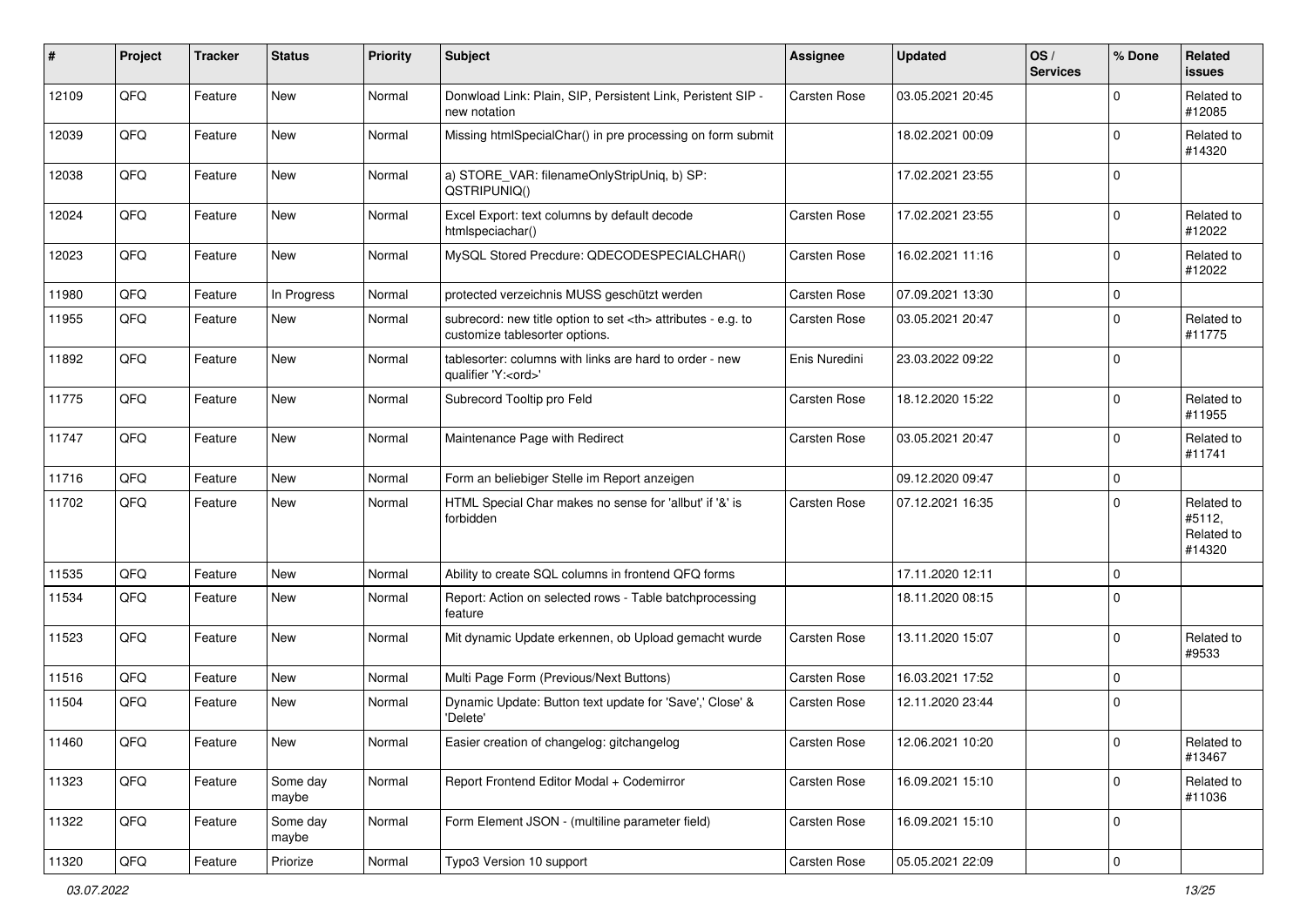| #     | Project        | <b>Tracker</b> | <b>Status</b>     | <b>Priority</b> | Subject                                                                             | <b>Assignee</b>     | <b>Updated</b>   | OS/<br><b>Services</b> | % Done      | Related<br><b>issues</b>                     |
|-------|----------------|----------------|-------------------|-----------------|-------------------------------------------------------------------------------------|---------------------|------------------|------------------------|-------------|----------------------------------------------|
| 11217 | QFQ            | Feature        | Some day<br>maybe | Normal          | <b>Extend Script Functionality</b>                                                  | Carsten Rose        | 16.09.2021 15:10 |                        | $\mathbf 0$ |                                              |
| 11080 | QFQ            | Feature        | New               | Normal          | Send MQTT messages                                                                  | Carsten Rose        | 29.08.2020 19:49 |                        | $\mathbf 0$ |                                              |
| 11076 | QFQ            | Feature        | In Progress       | Normal          | SELECT  AS _websocket                                                               | Carsten Rose        | 30.08.2020 17:49 |                        | $\mathbf 0$ |                                              |
| 11036 | QFQ            | Feature        | Some day<br>maybe | Normal          | inline report editor permissions                                                    | Carsten Rose        | 16.09.2021 15:09 |                        | $\mathbf 0$ | Related to<br>#11323                         |
| 10996 | QFQ            | Feature        | New               | Normal          | Download video via sip: no seek                                                     | Carsten Rose        | 12.08.2020 14:18 |                        | $\mathbf 0$ |                                              |
| 10979 | QFQ            | Feature        | New               | Normal          | Ajax Calls an API - dataReport                                                      | Carsten Rose        | 11.05.2022 12:15 |                        | $\mathbf 0$ |                                              |
| 10976 | QFQ            | Feature        | New               | Normal          | Excel Export Verbesserungen                                                         | Carsten Rose        | 06.08.2020 10:56 |                        | $\mathbf 0$ |                                              |
| 10874 | QFQ            | Feature        | New               | Normal          | Erstellen eines Foreign Keys in der Tabelle "FormElement"                           |                     | 13.07.2020 10:11 |                        | $\mathbf 0$ |                                              |
| 10819 | QFQ            | Feature        | New               | Normal          | Persistent SIP - second try                                                         | Carsten Rose        | 29.06.2020 23:02 |                        | $\mathbf 0$ | Related to<br>#6261                          |
| 10782 | QFQ            | Feature        | Feedback          | Normal          | Tiny MCE: Image Upload                                                              | Enis Nuredini       | 16.05.2022 23:16 |                        | $\mathbf 0$ | Related to<br>#12452                         |
| 10763 | QFQ            | Feature        | New               | Normal          | form accessed and submitted despite logout?                                         |                     | 16.06.2020 11:43 |                        | $\mathbf 0$ |                                              |
| 10745 | QFQ            | Feature        | Some day<br>maybe | Normal          | <b>Tablesorter Excel Export</b>                                                     | Carsten Rose        | 16.09.2021 15:09 |                        | $\Omega$    |                                              |
| 10738 | QFQ            | Feature        | Some day<br>maybe | Normal          | CORS headers for external API requests                                              |                     | 10.06.2020 14:00 |                        | $\mathbf 0$ |                                              |
| 10716 | QFQ            | Feature        | Some day<br>maybe | Normal          | Business Logic mit Externen Skripten                                                | <b>Carsten Rose</b> | 16.09.2021 15:10 |                        | $\mathbf 0$ | Related to<br>#10713,<br>Related to<br>#8217 |
| 10714 | QFQ            | Feature        | New               | Normal          | multi Table Form                                                                    | Carsten Rose        | 16.03.2021 18:44 |                        | $\mathbf 0$ |                                              |
| 10593 | QFQ            | Feature        | New               | Normal          | label2: text behind input element                                                   | Carsten Rose        | 16.05.2020 10:57 |                        | $\mathbf 0$ |                                              |
| 10569 | QFQ            | Feature        | Priorize          | Normal          | link _blank more safe                                                               | Enis Nuredini       | 25.03.2022 12:44 |                        | $\mathbf 0$ |                                              |
| 10463 | QFQ            | Feature        | New               | Normal          | Report_link: expliztes setzen von HTML Tags (Bedarf fuer<br>'data-selenium' & 'id') | Enis Nuredini       | 23.03.2022 09:23 |                        | $\Omega$    | Related to<br>#7648                          |
| 10443 | QFQ            | Feature        | In Progress       | Normal          | Konzept_api / _live                                                                 | Carsten Rose        | 07.05.2020 09:39 |                        | $\mathbf 0$ |                                              |
| 10384 | QFQ            | Feature        | New               | Normal          | Parameter Exchange QFQ Instances                                                    |                     | 07.05.2020 09:38 |                        | $\mathbf 0$ |                                              |
| 10345 | $\mathsf{QFQ}$ | Feature        | New               | Normal          | Templates - Patterns QFQ Style                                                      |                     | 03.05.2021 21:01 |                        | $\mathbf 0$ | Related to<br>#10713                         |
| 10124 | QFQ            | Feature        | Feedback          | Normal          | qfq AAI-Login                                                                       | Karin Niffeler      | 07.05.2020 09:36 |                        | $\mathbf 0$ |                                              |
| 10119 | QFQ            | Feature        | New               | Normal          | Dropdown (selectlist) & TypeAhead: format and catagorize<br>list                    | Carsten Rose        | 07.05.2020 09:36 |                        | $\mathbf 0$ |                                              |
| 10116 | QFG            | Feature        | Some day<br>maybe | Normal          | TypeAhead: Tag - show inside 'input' element                                        | Carsten Rose        | 16.09.2021 15:09 |                        | 0           |                                              |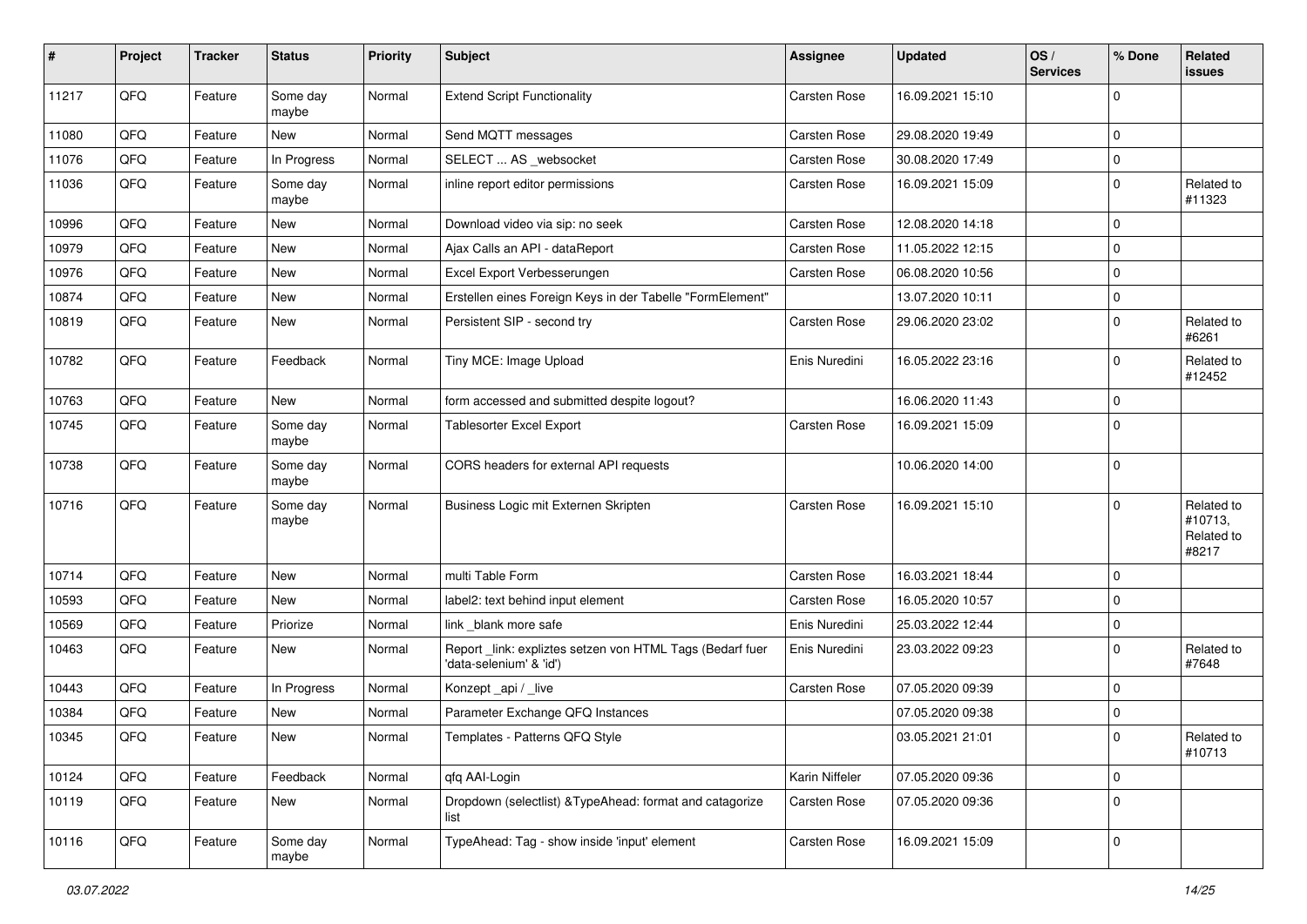| #     | Project | <b>Tracker</b> | <b>Status</b>     | <b>Priority</b> | <b>Subject</b>                                                                                                                        | <b>Assignee</b>     | <b>Updated</b>   | OS/<br><b>Services</b> | % Done      | <b>Related</b><br><b>issues</b>                                        |
|-------|---------|----------------|-------------------|-----------------|---------------------------------------------------------------------------------------------------------------------------------------|---------------------|------------------|------------------------|-------------|------------------------------------------------------------------------|
| 10095 | QFQ     | Feature        | Some day<br>maybe | Normal          | Generic Gitlab Integration into QFQ                                                                                                   | <b>Carsten Rose</b> | 16.09.2021 15:10 |                        | $\Omega$    |                                                                        |
| 10080 | QFQ     | Feature        | New               | Normal          | Popup on 'save' / 'close': configure dialog (answer<br>yes/no/cancle/)                                                                | <b>Carsten Rose</b> | 28.03.2021 20:52 |                        | $\mathbf 0$ | Is duplicate<br>of #12262                                              |
| 10015 | QFQ     | Feature        | Priorize          | Normal          | Monospace in Textarea                                                                                                                 | <b>Carsten Rose</b> | 03.02.2020 13:40 |                        | $\mathbf 0$ |                                                                        |
| 10014 | QFQ     | Feature        | New               | Normal          | Manual.rst: describe behaviour and process order of<br>fillStoreVar, slaveId, sqlBefore,                                              | <b>Carsten Rose</b> | 01.02.2020 22:31 |                        | $\Omega$    |                                                                        |
| 10013 | QFQ     | Feature        | Some day<br>maybe | Normal          | FE.typ=editor: CodeMirror                                                                                                             | Carsten Rose        | 08.06.2022 10:37 |                        | $\Omega$    | Related to<br>#12611,<br>Related to<br>#12490,<br>Related to<br>#7732  |
| 10012 | QFQ     | Feature        | Priorize          | Normal          | redirectAllMailTo: {{beEmail:T}}                                                                                                      | Carsten Rose        | 08.05.2021 09:54 |                        | $\mathbf 0$ | Related to<br>#12412,<br>Related to<br>#12413,<br>Related to<br>#10011 |
| 10011 | QFQ     | Feature        | Priorize          | Normal          | Offer new STORE TYPO3 Variable 'beUser', 'beEmail'                                                                                    | <b>Carsten Rose</b> | 08.05.2021 09:51 |                        | $\mathbf 0$ | Related to<br>#10012,<br>Related to<br>#12511                          |
| 10005 | QFQ     | Feature        | Priorize          | Normal          | Report / special column name:  AS _calendar                                                                                           | <b>Carsten Rose</b> | 03.06.2020 17:28 |                        | $\Omega$    |                                                                        |
| 10003 | QFQ     | Feature        | Priorize          | Normal          | fieldset: stronger visualize group                                                                                                    | Benjamin Baer       | 12.02.2020 08:13 |                        | $\mathbf 0$ |                                                                        |
| 9983  | QFQ     | Feature        | New               | Normal          | Report Notation: new keyword 'range'                                                                                                  | <b>Carsten Rose</b> | 01.02.2020 15:55 |                        | $\mathbf 0$ |                                                                        |
| 9968  | QFQ     | Feature        | Priorize          | Normal          | Tooltip in Links for Developer                                                                                                        | <b>Carsten Rose</b> | 01.02.2020 23:17 |                        | $\mathbf 0$ |                                                                        |
| 9928  | QFQ     | Feature        | Priorize          | Normal          | SpecialColumnName: a) Deprecated: ' AS "_+tag " ', b)<br>New: ' AS " <tag1> <tag2>"</tag2></tag1>                                     | Carsten Rose        | 01.02.2020 23:17 |                        | $\Omega$    | Related to<br>#9929                                                    |
| 9927  | QFQ     | Feature        | <b>New</b>        | Normal          | QFQ Update: a) Update nur machen wenn BE User<br>eingeloggt ist., b) Bei Fehler genaue Meldung welcher<br>Updateschritt Probleme hat. | Carsten Rose        | 22.01.2020 12:59 |                        | $\Omega$    |                                                                        |
| 9900  | QFQ     | Feature        | Priorize          | Normal          | Generic API Call: tt-content record >> JSON                                                                                           | <b>Carsten Rose</b> | 01.02.2020 10:13 |                        | $\mathbf 0$ |                                                                        |
| 9853  | QFQ     | Feature        | New               | Normal          | Check das SQL / QFQ / Mail Logfile geschrieben wird                                                                                   |                     | 09.01.2020 11:15 |                        | $\mathbf 0$ |                                                                        |
| 9811  | QFQ     | Feature        | New               | Normal          | Report: tag every n'th row                                                                                                            | Carsten Rose        | 01.02.2020 23:22 |                        | $\mathbf 0$ |                                                                        |
| 9781  | QFQ     | Feature        | New               | Normal          | Button: CSS class to make buttons smaller                                                                                             | <b>Carsten Rose</b> | 01.02.2020 23:22 |                        | $\mathbf 0$ |                                                                        |
| 9777  | QFQ     | Feature        | <b>New</b>        | Normal          | Logging QFQ Variables                                                                                                                 | Carsten Rose        | 16.12.2019 17:17 |                        | $\mathbf 0$ |                                                                        |
| 9707  | QFQ     | Feature        | New               | Normal          | SIP security: encode pageld and check pageld on decode                                                                                | Carsten Rose        | 01.02.2020 23:22 |                        | $\mathbf 0$ |                                                                        |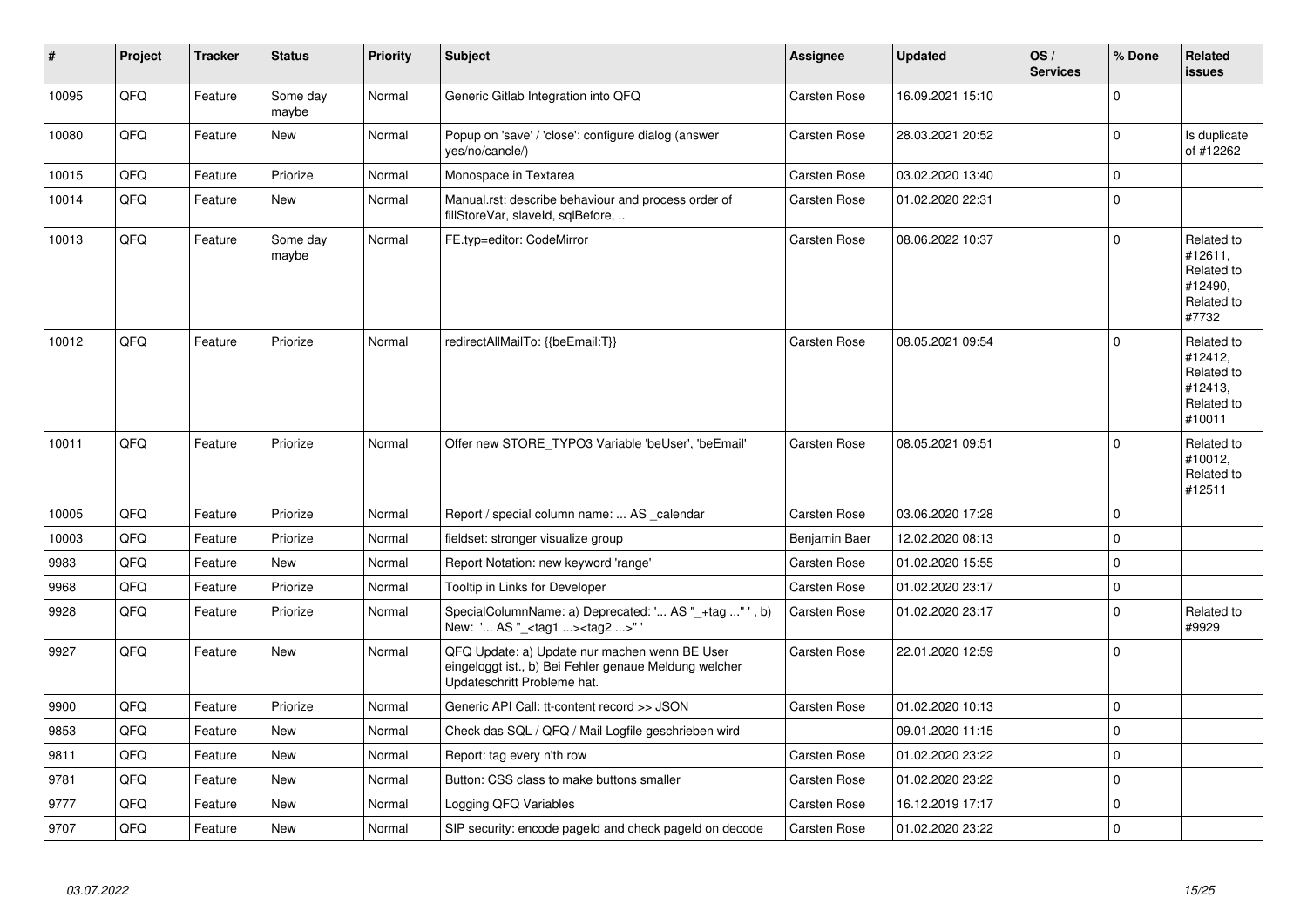| #    | Project | <b>Tracker</b> | <b>Status</b>     | <b>Priority</b> | Subject                                                                         | Assignee            | <b>Updated</b>   | OS/<br><b>Services</b> | % Done      | Related<br><b>issues</b>                                             |
|------|---------|----------------|-------------------|-----------------|---------------------------------------------------------------------------------|---------------------|------------------|------------------------|-------------|----------------------------------------------------------------------|
| 9706 | QFQ     | Feature        | New               | Normal          | Multi File Upload (hidden template group)                                       | <b>Carsten Rose</b> | 01.02.2020 23:22 |                        | $\Omega$    | Related to<br>#7521,<br>Related to<br>#5562,<br>Related to<br>#13330 |
| 9704 | QFQ     | Feature        | Some day<br>maybe | Normal          | Thumbnails Generieren beim Splitten von PDF Files                               | <b>Carsten Rose</b> | 11.12.2019 16:01 |                        | $\mathbf 0$ |                                                                      |
| 9668 | QFQ     | Feature        | Priorize          | Normal          | Form.mode: rename 'hidden' to 'hide'                                            | Carsten Rose        | 05.05.2021 22:14 |                        | $\mathbf 0$ | Related to<br>#6437                                                  |
| 9602 | QFQ     | Feature        | New               | Normal          | Form definition as JSON                                                         | <b>Carsten Rose</b> | 01.02.2020 23:21 |                        | $\mathbf 0$ | Related to<br>#9600                                                  |
| 9579 | QFQ     | Feature        | Some day<br>maybe | Normal          | Multiform with Process Row                                                      | <b>Carsten Rose</b> | 11.12.2019 16:01 |                        | $\mathbf 0$ |                                                                      |
| 9537 | QFQ     | Feature        | <b>New</b>        | Normal          | FormEditor: Edit fieldset in FrontEnd                                           | <b>Carsten Rose</b> | 01.02.2020 23:22 |                        | $\mathbf 0$ |                                                                      |
| 9394 | QFQ     | Feature        | Priorize          | Normal          | REST: allow for non numerical ids in get requests                               | Carsten Rose        | 05.05.2021 22:10 |                        | $\mathbf 0$ |                                                                      |
| 9352 | QFQ     | Feature        | New               | Normal          | FE 'Native' fire slaveld, sqlAfter, sqlIns                                      | Carsten Rose        | 01.02.2020 23:22 |                        | $\mathbf 0$ |                                                                      |
| 9348 | QFQ     | Feature        | <b>New</b>        | Normal          | defaultThumbnailSize: pre render thumbnails                                     | Carsten Rose        | 12.06.2021 09:05 |                        | $\mathbf 0$ |                                                                      |
| 9346 | QFQ     | Feature        | Priorize          | Normal          | beforeSave: check if an upload is given                                         | Carsten Rose        | 11.06.2021 21:18 |                        | $\mathbf 0$ |                                                                      |
| 9221 | QFQ     | Feature        | <b>New</b>        | Normal          | typeAhead: Zeichenlimite ausschalten                                            | Carsten Rose        | 29.06.2022 22:36 |                        | $\mathbf 0$ |                                                                      |
| 9208 | QFQ     | Feature        | New               | Normal          | Manage 'recent' records                                                         | Carsten Rose        | 01.02.2020 23:22 |                        | $\mathbf 0$ |                                                                      |
| 9136 | QFQ     | Feature        | New               | Normal          | Create ZIP files with dynamic PDFs                                              | Carsten Rose        | 01.02.2020 23:22 |                        | $\mathbf 0$ |                                                                      |
| 9135 | QFQ     | Feature        | Priorize          | Normal          | Progress Bar generic / replace old hourglass download<br>popup                  | Benjamin Baer       | 03.01.2022 07:43 |                        | $\Omega$    |                                                                      |
| 9130 | QFQ     | Feature        | Some day<br>maybe | Normal          | tablesorter: Automatic Row numbering / Zeilenummer                              | Benjamin Baer       | 01.02.2020 23:22 |                        | $\mathbf 0$ |                                                                      |
| 9129 | QFQ     | Feature        | New               | Normal          | sqlValidate: Message as notification, not as error                              | <b>Carsten Rose</b> | 01.02.2020 23:22 |                        | $\mathbf 0$ | Related to<br>#9128                                                  |
| 9128 | QFQ     | Feature        | New               | Normal          | Error Message: not replaced variables- a) replace back to<br>'{{', b) underline | Carsten Rose        | 01.02.2020 23:22 |                        | $\mathbf 0$ | Related to<br>#9129                                                  |
| 8975 | QFQ     | Feature        | New               | Normal          | Report Notation: 2.0                                                            | <b>Carsten Rose</b> | 01.02.2020 23:22 |                        | $\mathbf 0$ | Related to<br>#8963                                                  |
| 8963 | QFQ     | Feature        | Priorize          | Normal          | Setting values in a store: flexible way                                         | Carsten Rose        | 05.05.2021 22:10 |                        | 0           | Related to<br>#8975                                                  |
| 8894 | QFQ     | Feature        | Some day<br>maybe | Normal          | Documentation Tags Usable in QFQ Application                                    | Carsten Rose        | 11.12.2019 16:01 |                        | $\mathbf 0$ |                                                                      |
| 8892 | QFQ     | Feature        | Some day<br>maybe | Normal          | Display and Edit SQL Comments in Form Editor                                    | Carsten Rose        | 11.12.2019 16:01 |                        | $\mathbf 0$ |                                                                      |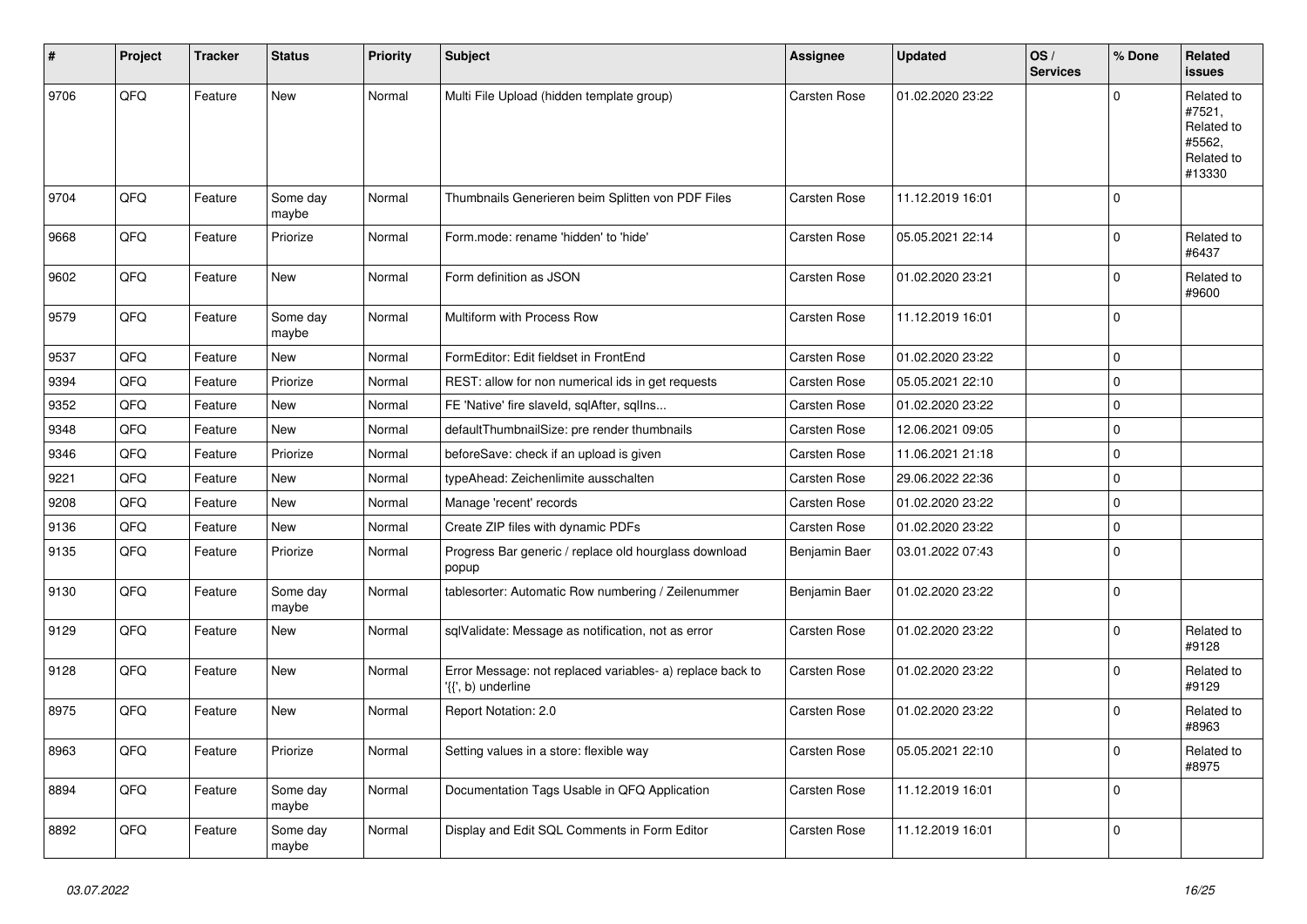| #    | Project | <b>Tracker</b> | <b>Status</b>     | <b>Priority</b> | <b>Subject</b>                                                                                         | Assignee            | <b>Updated</b>   | OS/<br><b>Services</b> | % Done              | Related<br><b>issues</b> |
|------|---------|----------------|-------------------|-----------------|--------------------------------------------------------------------------------------------------------|---------------------|------------------|------------------------|---------------------|--------------------------|
| 8806 | QFQ     | Feature        | New               | Normal          | SQL Function nl2br                                                                                     | Carsten Rose        | 01.02.2020 23:22 |                        | $\Omega$            |                          |
| 8719 | QFQ     | Feature        | New               | Normal          | extraButtonLock: add support for 0/1                                                                   | <b>Carsten Rose</b> | 01.02.2020 23:22 |                        | $\mathbf 0$         |                          |
| 8702 | QFQ     | Feature        | New               | Normal          | Load Record which is locked: missing user info                                                         | Carsten Rose        | 11.12.2019 16:16 |                        | $\Omega$            | Related to<br>#9789      |
| 8586 | QFQ     | Feature        | Some day<br>maybe | Normal          | QFQ: Enhance Error message for 'record not found'                                                      | Carsten Rose        | 16.09.2021 15:10 |                        | $\mathbf 0$         |                          |
| 8585 | QFQ     | Feature        | Priorize          | Normal          | Enhance Error message for 'unknown form'                                                               | <b>Carsten Rose</b> | 01.02.2020 10:13 |                        | $\mathbf 0$         |                          |
| 8584 | QFQ     | Feature        | Priorize          | Normal          | FE 'Action' - never assign to Container (except Template)<br>Group)                                    | Carsten Rose        | 01.02.2020 10:13 |                        | $\Omega$            |                          |
| 8520 | QFQ     | Feature        | Some day<br>maybe | Normal          | Bring QFQ to Composer                                                                                  | Carsten Rose        | 16.09.2021 15:10 |                        | $\mathbf 0$         |                          |
| 8336 | QFQ     | Feature        | New               | Normal          | Form > modified > Close New: a) Optional disable popup, b)<br>custom text, c) mode on save: close stay | <b>Carsten Rose</b> | 01.02.2020 23:22 |                        | $\mathbf 0$         | Related to<br>#8335      |
| 8277 | QFQ     | Feature        | Priorize          | Normal          | fe.parameter.default=                                                                                  | Carsten Rose        | 01.02.2020 23:17 |                        | $\Omega$            | Related to<br>#8113      |
| 8217 | QFQ     | Feature        | New               | Normal          | if-elseif-else construct                                                                               | Carsten Rose        | 16.03.2021 18:41 |                        | $\Omega$            | Related to<br>#10716     |
| 8187 | QFQ     | Feature        | <b>New</b>        | Normal          | Subrecord: enable/hide new button - make new/edit/delete<br>customizeable.                             | Carsten Rose        | 06.03.2021 18:44 |                        | $\Omega$            | Related to<br>#11326     |
| 8101 | QFQ     | Feature        | Some day<br>maybe | Normal          | Password hash: support further hashing methods                                                         | Carsten Rose        | 16.09.2021 15:10 |                        | $\mathbf 0$         |                          |
| 8089 | QFQ     | Feature        | New               | Normal          | Copy/Paste for FormElements                                                                            | <b>Carsten Rose</b> | 01.02.2020 23:22 |                        | $\mathbf 0$         |                          |
| 8056 | QFQ     | Feature        | Some day<br>maybe | Normal          | Termin Organisation (Reservation)                                                                      |                     | 01.02.2020 23:19 |                        | $\Omega$            | Related to<br>#8658      |
| 8044 | QFQ     | Feature        | Priorize          | Normal          | Transaction: a) Form, b) Report                                                                        | Carsten Rose        | 05.05.2021 22:14 |                        | $\mathbf 0$         | Related to<br>#8043      |
| 8034 | QFQ     | Feature        | Priorize          | Normal          | FormElement 'data': 22.22.2222 should not be accepted                                                  | <b>Carsten Rose</b> | 01.02.2020 10:13 |                        | $\Omega$            |                          |
| 7965 | QFQ     | Feature        | Priorize          | Normal          | Input type 'text' with visual format - currency                                                        | Benjamin Baer       | 03.01.2022 07:45 |                        | $\mathbf 0$         |                          |
| 7924 | QFQ     | Feature        | New               | Normal          | Radio/Checkbox with Tooltip                                                                            | Carsten Rose        | 01.02.2020 23:22 |                        | $\mathbf 0$         |                          |
| 7921 | QFQ     | Feature        | Some day<br>maybe | Normal          | Rest API Export: URL kuerzer machen                                                                    |                     | 01.02.2020 23:19 |                        | $\mathbf 0$         |                          |
| 7920 | QFQ     | Feature        | New               | Normal          | FE: Syntax Highlight, Zeinlenumbruch                                                                   | <b>Carsten Rose</b> | 01.02.2020 10:03 |                        | $\mathsf{O}\xspace$ |                          |
| 7812 | QFQ     | Feature        | New               | Normal          | FE 'Subrecord' - new option 'subrecordShowFilter',<br>'subrecordPaging'                                | Carsten Rose        | 01.02.2020 23:22 |                        | $\mathbf 0$         |                          |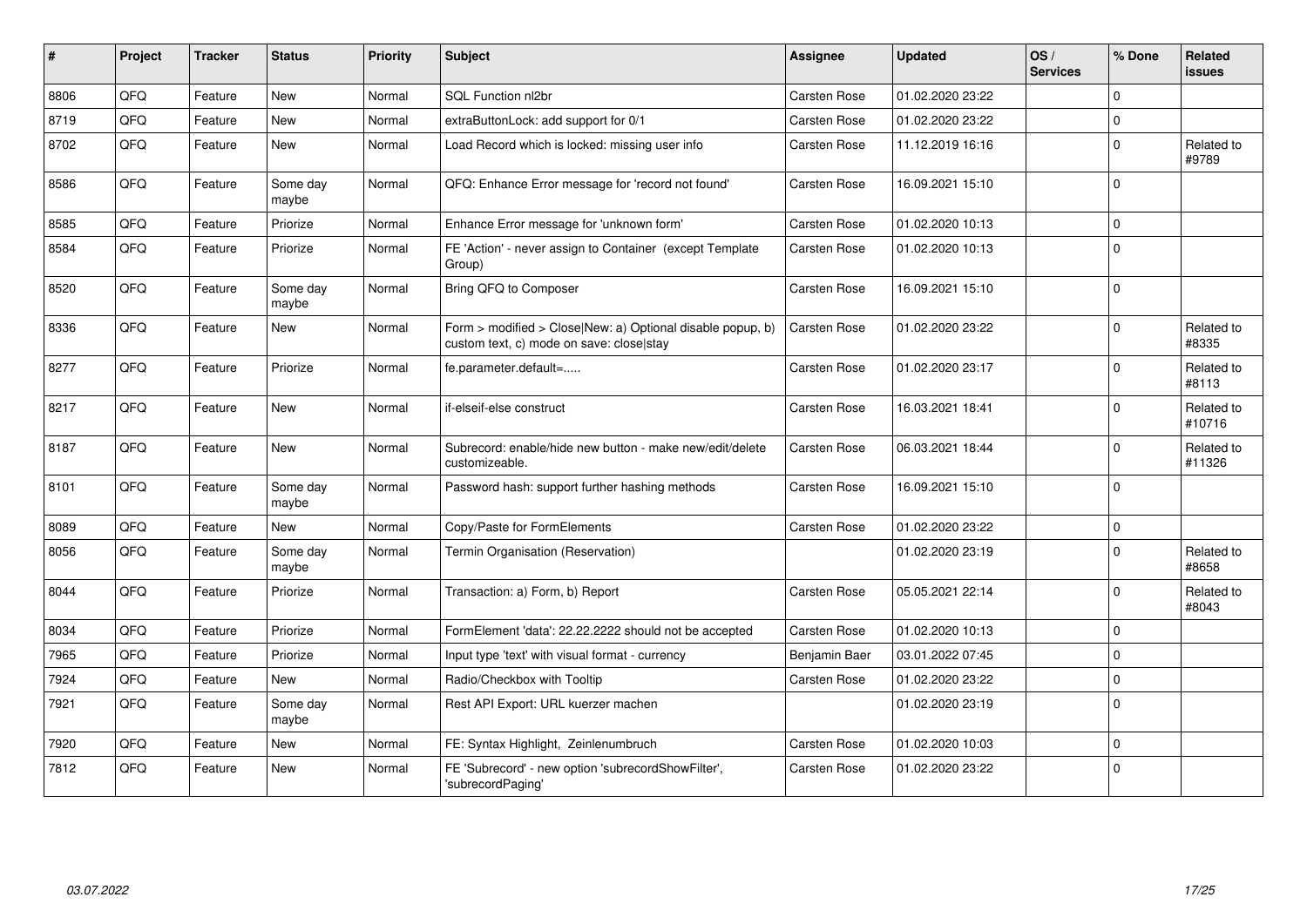| #    | Project | <b>Tracker</b> | <b>Status</b>     | <b>Priority</b> | <b>Subject</b>                                                         | Assignee      | <b>Updated</b>   | OS/<br><b>Services</b> | % Done      | Related<br>issues                                                      |
|------|---------|----------------|-------------------|-----------------|------------------------------------------------------------------------|---------------|------------------|------------------------|-------------|------------------------------------------------------------------------|
| 7732 | QFQ     | Feature        | Some day<br>maybe | Normal          | Javascript: Lazy Loading der add on libs                               | Benjamin Baer | 08.06.2022 10:38 |                        | $\Omega$    | Related to<br>#12611,<br>Related to<br>#12490,<br>Related to<br>#10013 |
| 7730 | QFQ     | Feature        | Priorize          | Normal          | SELECT Box: title in between                                           | Benjamin Baer | 01.02.2020 23:22 |                        | $\mathbf 0$ |                                                                        |
| 7683 | QFQ     | Feature        | New               | Normal          | Special column names in '{{ SELECT  AS _link }}' should<br>be detected | Carsten Rose  | 01.02.2020 23:21 |                        | $\mathbf 0$ |                                                                        |
| 7681 | QFQ     | Feature        | New               | Normal          | Optional switch off 'check for modified record'                        | Carsten Rose  | 01.02.2020 23:21 |                        | $\mathbf 0$ |                                                                        |
| 7660 | QFQ     | Feature        | New               | Normal          | IMAP: import mails to DB, move / delete mails                          | Carsten Rose  | 01.02.2020 09:52 |                        | $\mathbf 0$ |                                                                        |
| 7630 | QFQ     | Feature        | Priorize          | Normal          | detailed error message for simple upload                               | Carsten Rose  | 01.02.2020 10:13 |                        | $\mathbf 0$ |                                                                        |
| 7522 | QFQ     | Feature        | Priorize          | Normal          | Inserting default index.html to folder (Avoid Apache Indexing)         | Carsten Rose  | 01.02.2020 10:13 |                        | $\mathbf 0$ |                                                                        |
| 7521 | QFQ     | Feature        | New               | Normal          | TemplateGroup: fe.type=upload                                          | Carsten Rose  | 01.02.2020 23:21 |                        | $\mathbf 0$ | Related to<br>#9706                                                    |
| 7520 | QFQ     | Feature        | <b>New</b>        | Normal          | QR Code:  AS _qr ( AS _link)                                           | Carsten Rose  | 01.02.2020 23:22 |                        | $\mathbf 0$ |                                                                        |
| 7519 | QFQ     | Feature        | New               | Normal          | Select: Multi                                                          | Carsten Rose  | 01.02.2020 23:22 |                        | $\mathbf 0$ |                                                                        |
| 7481 | QFQ     | Feature        | New               | Normal          | Detect 'BaseUrl' automatically                                         | Carsten Rose  | 01.02.2020 23:21 |                        | $\mathbf 0$ |                                                                        |
| 7480 | QFQ     | Feature        | New               | Normal          | Record History (Undo / Redo)                                           | Carsten Rose  | 11.12.2019 16:16 |                        | $\mathbf 0$ | Related to<br>#2361                                                    |
| 7453 | QFQ     | Feature        | Some day<br>maybe | Normal          | import / export forms QFQ                                              | Carsten Rose  | 16.09.2021 15:10 |                        | $\mathbf 0$ |                                                                        |
| 7452 | QFQ     | Feature        | Some day<br>maybe | Normal          | automate deployment new QFQ version                                    | Carsten Rose  | 16.09.2021 15:10 |                        | $\mathbf 0$ |                                                                        |
| 7342 | QFQ     | Feature        | New               | Normal          | add content $=$ hide this                                              | Carsten Rose  | 01.02.2020 23:21 |                        | $\mathbf 0$ |                                                                        |
| 7336 | QFQ     | Feature        | Some day<br>maybe | Normal          | PDF Upload: disallow PDFs with specific Meta information               | Carsten Rose  | 11.12.2019 16:01 |                        | $\mathbf 0$ |                                                                        |
| 7290 | QFQ     | Feature        | Priorize          | Normal          | FormEditor: title as textarea if LEN(title)>60                         | Carsten Rose  | 01.02.2020 10:13 |                        | $\mathbf 0$ | Blocked by<br>#7682                                                    |
| 7280 | QFQ     | Feature        | New               | Normal          | recently used table                                                    | Carsten Rose  | 01.02.2020 23:21 |                        | $\mathbf 0$ |                                                                        |
| 7278 | QFQ     | Feature        | Some day<br>maybe | Normal          | Form: Wert vordefinieren der immer gesetzt wird                        |               | 02.05.2021 09:27 |                        | $\mathbf 0$ |                                                                        |
| 7239 | QFQ     | Feature        | New               | Normal          | TinyMCE: html tag whitelist                                            | Carsten Rose  | 01.02.2020 23:21 |                        | $\mathbf 0$ | Related to<br>#14320                                                   |
| 7229 | QFQ     | Feature        | Some day<br>maybe | Normal          | New FormElement.type: Button                                           |               | 01.02.2021 12:32 |                        | $\mathbf 0$ |                                                                        |
| 7217 | QFQ     | Feature        | Priorize          | Normal          | Download: notice User if `_sip=?` is missing                           | Carsten Rose  | 01.02.2020 10:13 |                        | $\mathbf 0$ |                                                                        |
| 7175 | QFQ     | Feature        | New               | Normal          | Upload: md5 hash as filename                                           | Carsten Rose  | 01.02.2020 23:21 |                        | $\mathbf 0$ |                                                                        |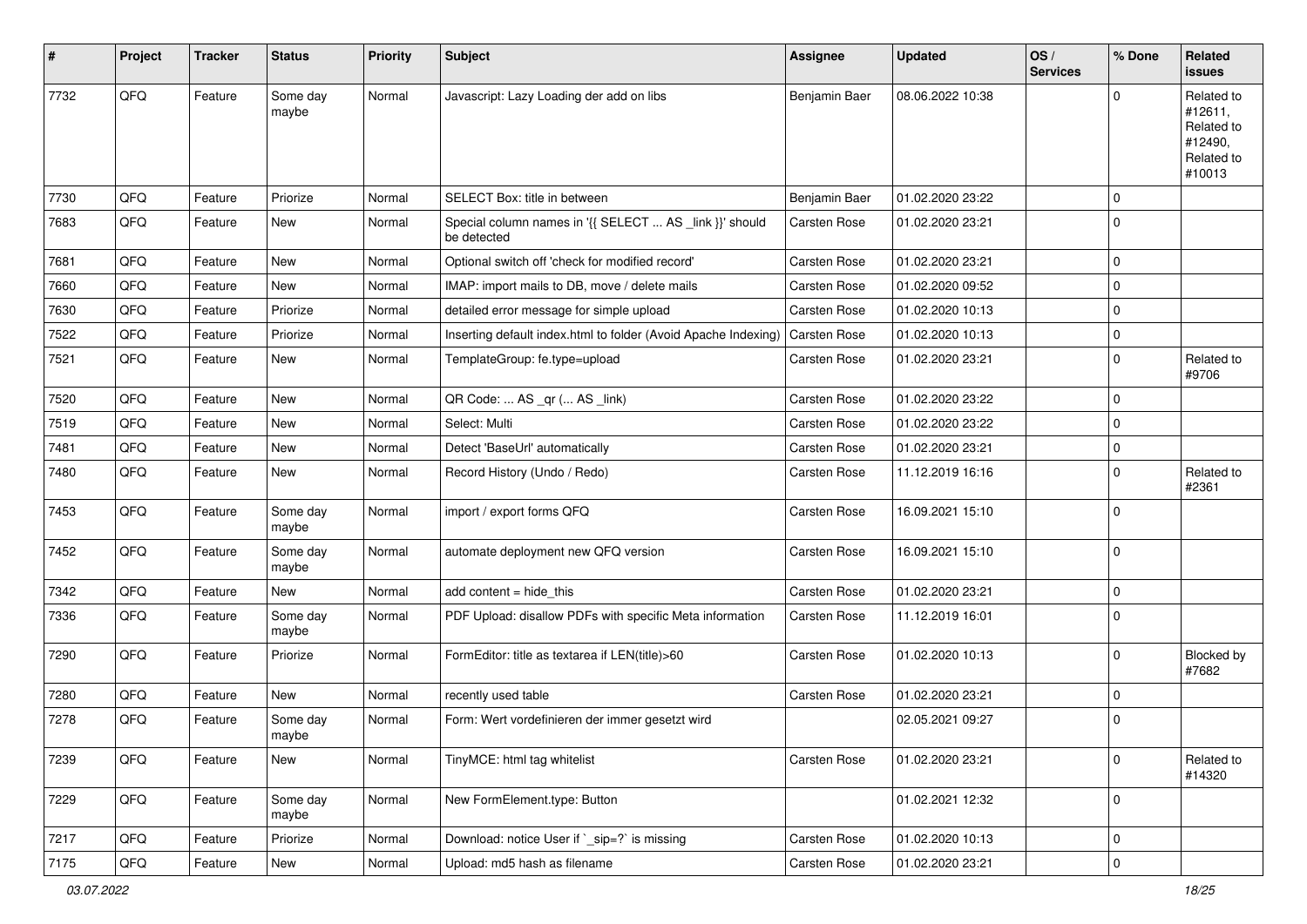| #    | Project | <b>Tracker</b> | <b>Status</b>     | <b>Priority</b> | <b>Subject</b>                                                                                                             | <b>Assignee</b>     | <b>Updated</b>   | OS/<br><b>Services</b> | % Done      | Related<br>issues         |
|------|---------|----------------|-------------------|-----------------|----------------------------------------------------------------------------------------------------------------------------|---------------------|------------------|------------------------|-------------|---------------------------|
| 7119 | QFQ     | Feature        | New               | Normal          | Upload: scaleDownWidth, scaleDownHeight                                                                                    | Carsten Rose        | 01.02.2020 23:21 |                        | $\Omega$    |                           |
| 7109 | QFQ     | Feature        | New               | Normal          | Dynamic Updates: row/element hide                                                                                          | Carsten Rose        | 01.02.2020 23:22 |                        | $\Omega$    | Has<br>duplicate<br>#4081 |
| 7108 | QFQ     | Feature        | Some day<br>maybe | Normal          | QFQ Wrap Elements                                                                                                          |                     | 11.12.2019 16:01 |                        | $\Omega$    |                           |
| 7107 | QFQ     | Feature        | Some day<br>maybe | Normal          | Showcase Registration Tool: Anmeldung / Administration :<br>Liste Anmeldungen / Emaileinaldung                             | Carsten Rose        | 11.12.2019 16:01 |                        | $\mathbf 0$ |                           |
| 7106 | QFQ     | Feature        | Some day<br>maybe | Normal          | Beispiel Nummerierung von Rows in Report                                                                                   |                     | 11.12.2019 16:01 |                        | l O         |                           |
| 7105 | QFQ     | Feature        | Some day<br>maybe | Normal          | Beispiel wie man in einer zweiten Tabelle speichert.                                                                       |                     | 11.12.2019 16:01 |                        | $\Omega$    |                           |
| 7104 | QFQ     | Feature        | Some day<br>maybe | Normal          | Manual: hint about escaping if '\r' appears in mail body                                                                   |                     | 11.12.2019 16:01 |                        | I٥          |                           |
| 7102 | QFQ     | Feature        | New               | Normal          | Comment sign in report: '#' and '--'                                                                                       | <b>Carsten Rose</b> | 01.02.2020 23:21 |                        | $\mathbf 0$ |                           |
| 7100 | QFQ     | Feature        | Some day<br>maybe | Normal          | Download: log access, max downloads, time limit                                                                            |                     | 01.02.2020 23:19 |                        | $\mathbf 0$ |                           |
| 7099 | QFQ     | Feature        | New               | Normal          | Redesign FormEditor                                                                                                        | Carsten Rose        | 01.02.2020 23:21 |                        | $\mathbf 0$ |                           |
| 6998 | QFQ     | Feature        | Priorize          | Normal          | Form: with debug=on show column information as tooltip of<br>column label                                                  | Carsten Rose        | 01.02.2020 10:13 |                        | $\Omega$    |                           |
| 6992 | QFQ     | Feature        | Some day<br>maybe | Normal          | DB exception: Syntax Highlight                                                                                             |                     | 11.12.2019 16:01 |                        | $\mathbf 0$ | Related to<br>#5450       |
| 6972 | QFQ     | Feature        | Some day<br>maybe | Normal          | Fabric Clipboard / cross browser tab                                                                                       | Benjamin Baer       | 01.02.2020 23:21 |                        | l O         |                           |
| 6970 | QFQ     | Feature        | Some day<br>maybe | Normal          | tablesorter: default fuer 'sortReset' aendern von 'Ctrl' zu 'Alt'                                                          | Benjamin Baer       | 01.02.2020 23:21 |                        | l 0         |                           |
| 6870 | QFQ     | Feature        | Priorize          | Normal          | Click on '_link' triggers an API call                                                                                      | Benjamin Baer       | 03.01.2022 08:25 |                        | $\mathbf 0$ |                           |
| 6855 | QFQ     | Feature        | New               | Normal          | With {{feUser:U}}!={{feUser:T}}: Save / Delete: only possible<br>with {{feUserSave:U}}='yes' and '{{feUserDelete:U}}='yes' | Carsten Rose        | 01.02.2020 23:21 |                        | l 0         |                           |
| 6801 | QFQ     | Feature        | Priorize          | Normal          | Fabric: Maximize / FullIscreen                                                                                             | Benjamin Baer       | 21.03.2022 09:56 |                        | $\Omega$    |                           |
| 6765 | QFQ     | Feature        | <b>New</b>        | Normal          | Moeglichkeit via QFQ eigene Logs zu schreiben                                                                              | <b>Carsten Rose</b> | 01.02.2020 23:21 |                        | $\mathbf 0$ |                           |
| 6723 | QFQ     | Feature        | New               | Normal          | Report QFQ Installation and Version                                                                                        | Carsten Rose        | 12.06.2021 09:07 |                        | I٥          |                           |
| 6715 | QFQ     | Feature        | Some day<br>maybe | Normal          | Code-Refactoring: dbArray vereinheitlichen                                                                                 | Carsten Rose        | 11.12.2019 16:02 |                        | 0           |                           |
| 6704 | QFQ     | Feature        | Some day<br>maybe | Normal          | Upload Mode: Bilder in Notizen rechts sollen aktuellen<br>Upload repräsentieren.                                           |                     | 01.02.2020 23:19 |                        | $\mathbf 0$ | Related to<br>#3264       |
| 6602 | QFQ     | Feature        | New               | Normal          | Formlet: in Report auf Mausklick ein mini-form oeffnen                                                                     | Carsten Rose        | 11.12.2019 16:16 |                        | 0           |                           |
| 6594 | QFQ     | Feature        | New               | Normal          | Excel: on download, check if there is a valid sip                                                                          | Carsten Rose        | 01.02.2020 23:21 |                        | $\mathbf 0$ |                           |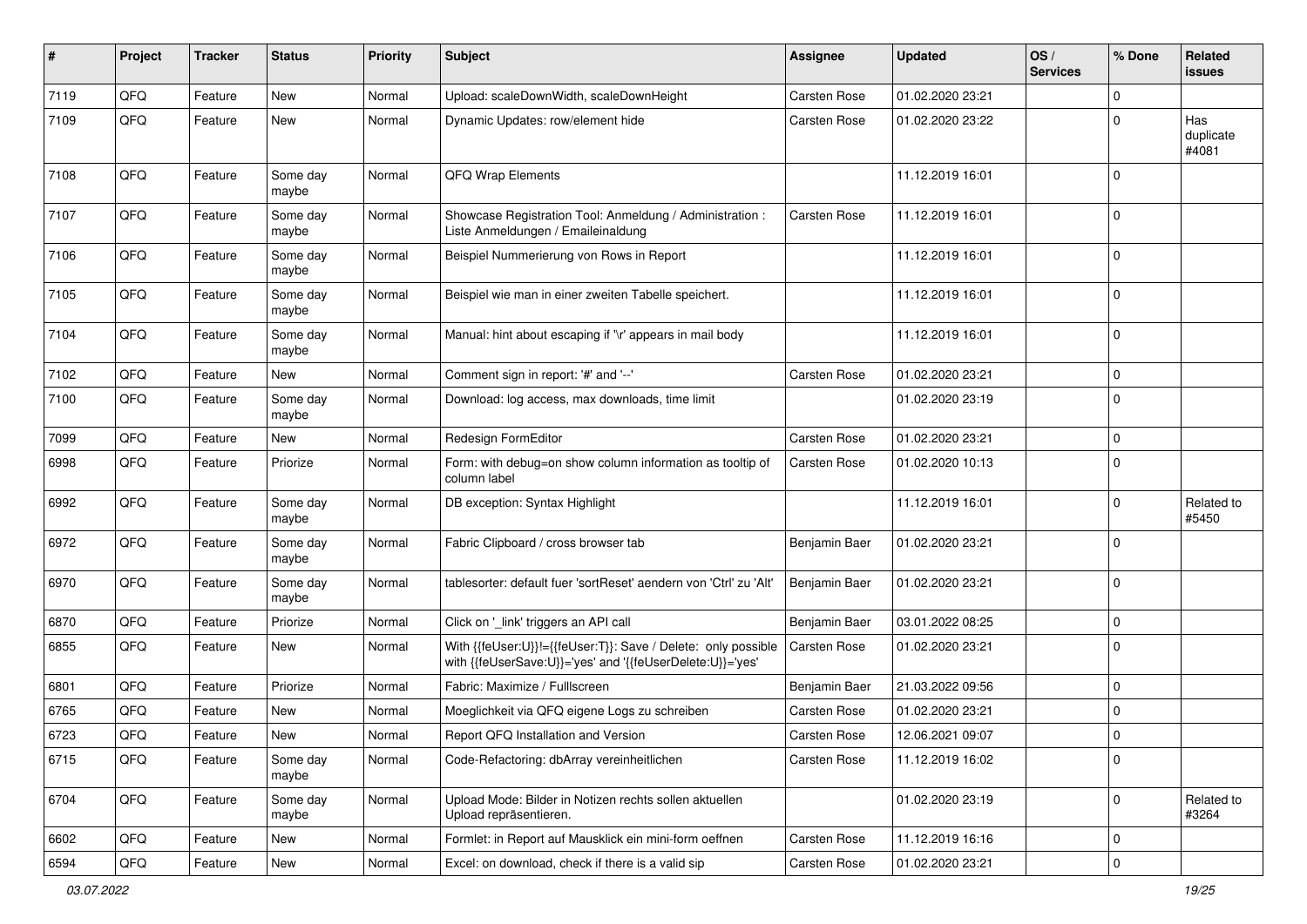| ∦    | Project | <b>Tracker</b> | <b>Status</b>     | <b>Priority</b> | <b>Subject</b>                                                                                        | Assignee            | <b>Updated</b>   | OS/<br><b>Services</b> | % Done              | Related<br><b>issues</b>                    |
|------|---------|----------------|-------------------|-----------------|-------------------------------------------------------------------------------------------------------|---------------------|------------------|------------------------|---------------------|---------------------------------------------|
| 6515 | QFQ     | Feature        | Some day<br>maybe | Normal          | Formular: Felder dynamisch ein/ausblenden                                                             |                     | 11.12.2019 16:02 |                        | $\mathbf 0$         |                                             |
| 6437 | QFQ     | Feature        | New               | Normal          | Neuer Mode Button bei FormElementen                                                                   | Carsten Rose        | 01.02.2020 23:21 |                        | $\mathbf 0$         | Related to<br>#9668,<br>Blocked by<br>#9678 |
| 6299 | QFQ     | Feature        | Some day<br>maybe | Normal          | Attack detection: log table with invalid SIP access                                                   |                     | 11.12.2019 16:02 |                        | $\mathbf 0$         | Related to<br>#3947                         |
| 6292 | QFQ     | Feature        | New               | Normal          | Download: File speichern mit Hash aber original Filename in<br>der Datenbank vermerken fuer Downloads | <b>Carsten Rose</b> | 01.02.2020 23:21 |                        | $\mathbf 0$         |                                             |
| 6289 | QFQ     | Feature        | <b>New</b>        | Normal          | Form: Log                                                                                             | Carsten Rose        | 01.02.2020 23:21 |                        | $\mathbf 0$         |                                             |
| 6288 | QFQ     | Feature        | Some day<br>maybe | Normal          | Best Practice: Erklaeren wie man ein Formular ganz in<br>'weiss' erstellen kann                       |                     | 11.12.2019 16:02 |                        | $\mathbf 0$         |                                             |
| 6261 | QFQ     | Feature        | New               | Normal          | Persistent SIP                                                                                        | Carsten Rose        | 12.06.2021 09:07 |                        | $\mathbf 0$         | Related to<br>#10819                        |
| 6250 | QFQ     | Feature        | In Progress       | Normal          | Enhance layout: a) Subrecord, b) Subrecord-Title                                                      | Carsten Rose        | 01.02.2020 23:22 |                        | $\mathbf 0$         | Related to<br>#5391                         |
| 6224 | QFQ     | Feature        | Priorize          | Normal          | Dynamic update: fade in/out fields                                                                    | Benjamin Baer       | 21.03.2022 09:50 |                        | $\mathbf 0$         |                                             |
| 6084 | QFQ     | Feature        | Some day<br>maybe | Normal          | New escape type: 'D' - convert date                                                                   |                     | 01.02.2020 23:19 |                        | $\mathbf 0$         |                                             |
| 6083 | QFQ     | Feature        | Some day<br>maybe | Normal          | Dynamic Update: Value Check via SQL                                                                   |                     | 11.12.2019 16:02 |                        | $\mathbf 0$         |                                             |
| 5983 | QFQ     | Feature        | Some day<br>maybe | Normal          | Form Submit (save & update): normalize date/-time FE                                                  | Carsten Rose        | 01.02.2020 23:19 |                        | $\mathbf 0$         |                                             |
| 5942 | QFQ     | Feature        | Priorize          | Normal          | 'L' and 'type': append to links, generate via '_link' by using 'u:'                                   | Carsten Rose        | 01.02.2020 10:13 |                        | $\mathbf 0$         |                                             |
| 5923 | QFQ     | Feature        | Some day<br>maybe | Normal          | fillStoreSystemBySqlLate                                                                              |                     | 01.02.2020 23:19 |                        | $\mathbf 0$         |                                             |
| 5895 | QFQ     | Feature        | Some day<br>maybe | Normal          | Tutorial: List of all QFQ Features                                                                    |                     | 01.02.2020 23:19 |                        | $\mathbf 0$         |                                             |
| 5894 | QFQ     | Feature        | Feedback          | Normal          | Typeahead in Report: show/hide rows dynamically                                                       | <b>Carsten Rose</b> | 18.02.2022 08:50 |                        | $\mathbf 0$         | Related to<br>#5893.<br>Related to<br>#5885 |
| 5893 | QFQ     | Feature        | Some day<br>maybe | Normal          | Edit on double-click                                                                                  |                     | 01.02.2020 23:19 |                        | $\mathbf 0$         | Related to<br>#5894                         |
| 5892 | QFQ     | Feature        | Some day<br>maybe | Normal          | QFQ should use T3 API to manipulate FE GROUP<br>membership                                            |                     | 01.02.2020 23:20 |                        | $\mathbf 0$         |                                             |
| 5852 | QFQ     | Feature        | Some day<br>maybe | Normal          | Logging: mail.log / sql.log - im FE anzeigen und via AJAX<br>aktualisieren                            | Carsten Rose        | 01.02.2020 23:19 |                        | $\mathsf{O}\xspace$ | Related to<br>#5885                         |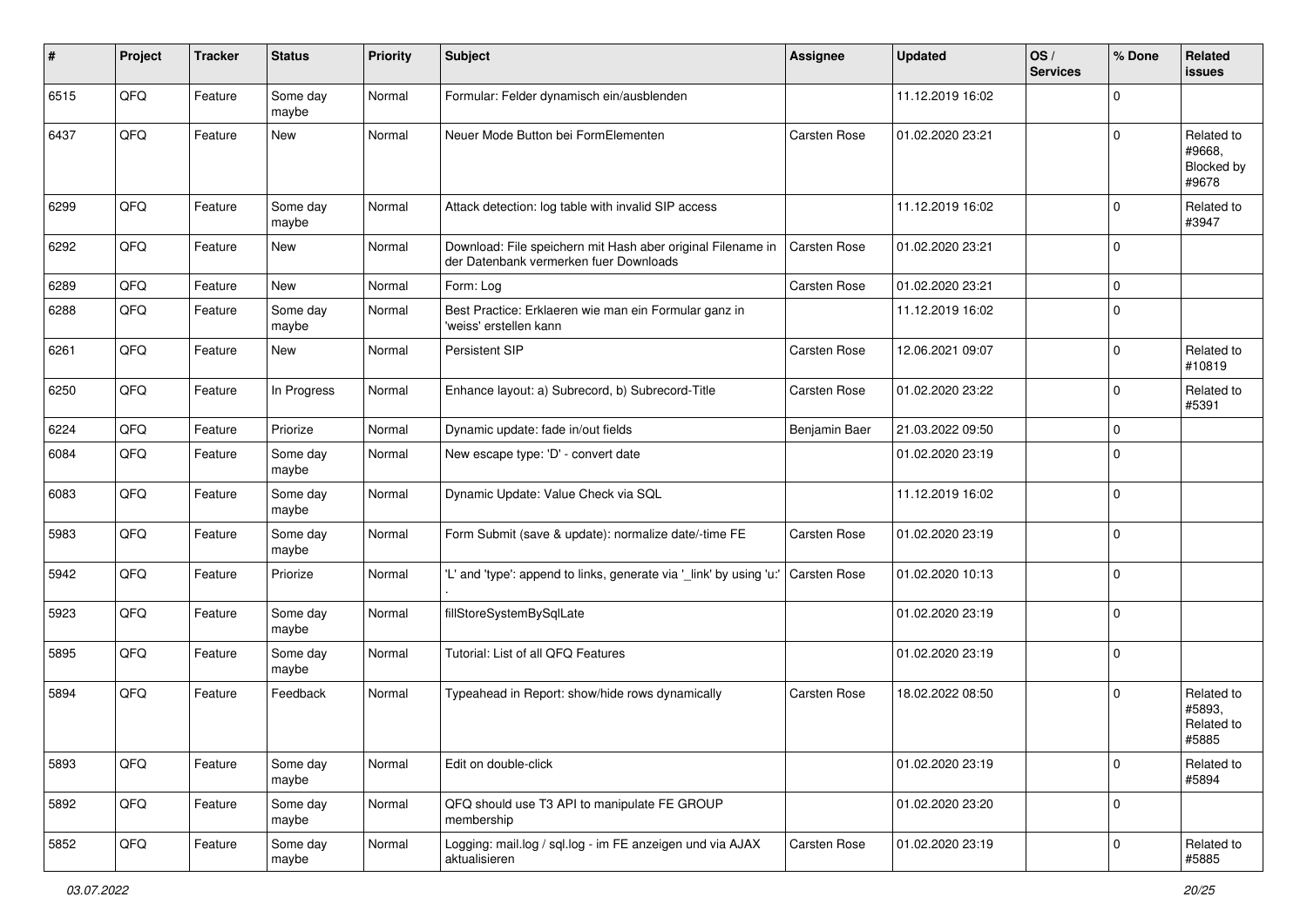| #    | Project | <b>Tracker</b> | <b>Status</b>     | <b>Priority</b> | <b>Subject</b>                                                                                     | Assignee            | <b>Updated</b>   | OS/<br><b>Services</b> | % Done      | Related<br>issues                           |
|------|---------|----------------|-------------------|-----------------|----------------------------------------------------------------------------------------------------|---------------------|------------------|------------------------|-------------|---------------------------------------------|
| 5851 | QFQ     | Feature        | Some day<br>maybe | Normal          | Queue System implementieren: MQTT, RabbitMQ                                                        |                     | 01.02.2020 23:20 |                        | $\Omega$    | Related to<br>#5715                         |
| 5850 | QFQ     | Feature        | Some day<br>maybe | Normal          | Deployment: In QFQ Doc best practice fuer zeitgemaesses<br>Deployment beschreiben                  |                     | 01.02.2020 23:20 |                        | $\mathbf 0$ |                                             |
| 5805 | QFQ     | Feature        | Some day<br>maybe | Normal          | TypeAHead SQL value instead of key stored                                                          |                     | 01.02.2020 23:19 |                        | $\mathbf 0$ | Related to<br>#5444                         |
| 5783 | QFQ     | Feature        | Some day<br>maybe | Normal          | <b>BPMN View/Edit</b>                                                                              |                     | 11.12.2019 16:02 |                        | $\mathbf 0$ |                                             |
| 5782 | QFQ     | Feature        | New               | Normal          | NextCloud API                                                                                      | <b>Carsten Rose</b> | 01.02.2020 10:02 |                        | $\mathbf 0$ |                                             |
| 5695 | QFQ     | Feature        | In Progress       | Normal          | Multiform                                                                                          | Carsten Rose        | 02.01.2021 18:38 |                        | $\mathbf 0$ |                                             |
| 5665 | QFQ     | Feature        | Some day<br>maybe | Normal          | Versuch das '{{!' nicht mehr noetig ist.                                                           | Carsten Rose        | 01.02.2020 23:20 |                        | $\mathbf 0$ | Related to<br>#7432,<br>Related to<br>#7434 |
| 5579 | QFQ     | Feature        | Some day<br>maybe | Normal          | Enhance Doc / Presentation: variable type 'link column type'                                       | <b>Carsten Rose</b> | 01.02.2020 23:19 |                        | $\mathbf 0$ |                                             |
| 5562 | QFQ     | Feature        | Priorize          | Normal          | Drag'n'Drop fuer Uploads                                                                           | Benjamin Baer       | 21.03.2022 09:52 |                        | $\mathbf 0$ | Related to<br>#9706                         |
| 5548 | QFQ     | Feature        | Some day<br>maybe | Normal          | 801 Textfiles/Scriptfiles als Thumbnail                                                            | Carsten Rose        | 07.03.2022 16:26 |                        | $\mathbf 0$ |                                             |
| 5480 | QFQ     | Feature        | Some day<br>maybe | Normal          | QFQ: Dokumentation mit Screenshots versehen                                                        | Carsten Rose        | 01.02.2020 23:20 |                        | $\mathbf 0$ | Related to<br>#9879                         |
| 5455 | QFQ     | Feature        | Some day<br>maybe | Normal          | Mail Redirects grld abhaengig                                                                      |                     | 01.02.2020 23:20 |                        | $\mathbf 0$ |                                             |
| 5452 | QFQ     | Feature        | Some day<br>maybe | Normal          | Thumbnails from PDF: bad quality                                                                   |                     | 01.02.2020 23:20 |                        | $\mathbf 0$ |                                             |
| 5428 | QFQ     | Feature        | Some day<br>maybe | Normal          | secure thumbnail: late render on access.                                                           | Carsten Rose        | 01.02.2020 23:20 |                        | $\mathbf 0$ |                                             |
| 5389 | QFQ     | Feature        | Some day<br>maybe | Normal          | QFQ Design: Multline label / note                                                                  | Benjamin Baer       | 01.02.2020 23:19 |                        | $\mathbf 0$ |                                             |
| 5366 | QFQ     | Feature        | Priorize          | Normal          | Saving with keyboard shortcuts                                                                     | Benjamin Baer       | 21.03.2022 09:47 |                        | $\mathbf 0$ |                                             |
| 5345 | QFQ     | Feature        | New               | Normal          | Report: UPDATE / INSERT / DELETE statements should<br>trigger subqueries, depending on the result. | Carsten Rose        | 27.05.2020 16:11 |                        | $\mathbf 0$ |                                             |
| 5342 | QFQ     | Feature        | Some day<br>maybe | Normal          | link - with HTML Attributes                                                                        |                     | 01.02.2020 23:20 |                        | $\mathbf 0$ | Related to<br>#14077                        |
| 5160 | QFQ     | Feature        | Some day<br>maybe | Normal          | QFQ collaborative / together.js, ShareJS, y-js, collaborative,                                     |                     | 11.12.2019 16:02 |                        | $\mathbf 0$ |                                             |
| 5132 | QFQ     | Feature        | Some day<br>maybe | Normal          | Error Message sendmail missing attachment: more details                                            | Carsten Rose        | 01.02.2020 23:19 |                        | $\mathbf 0$ |                                             |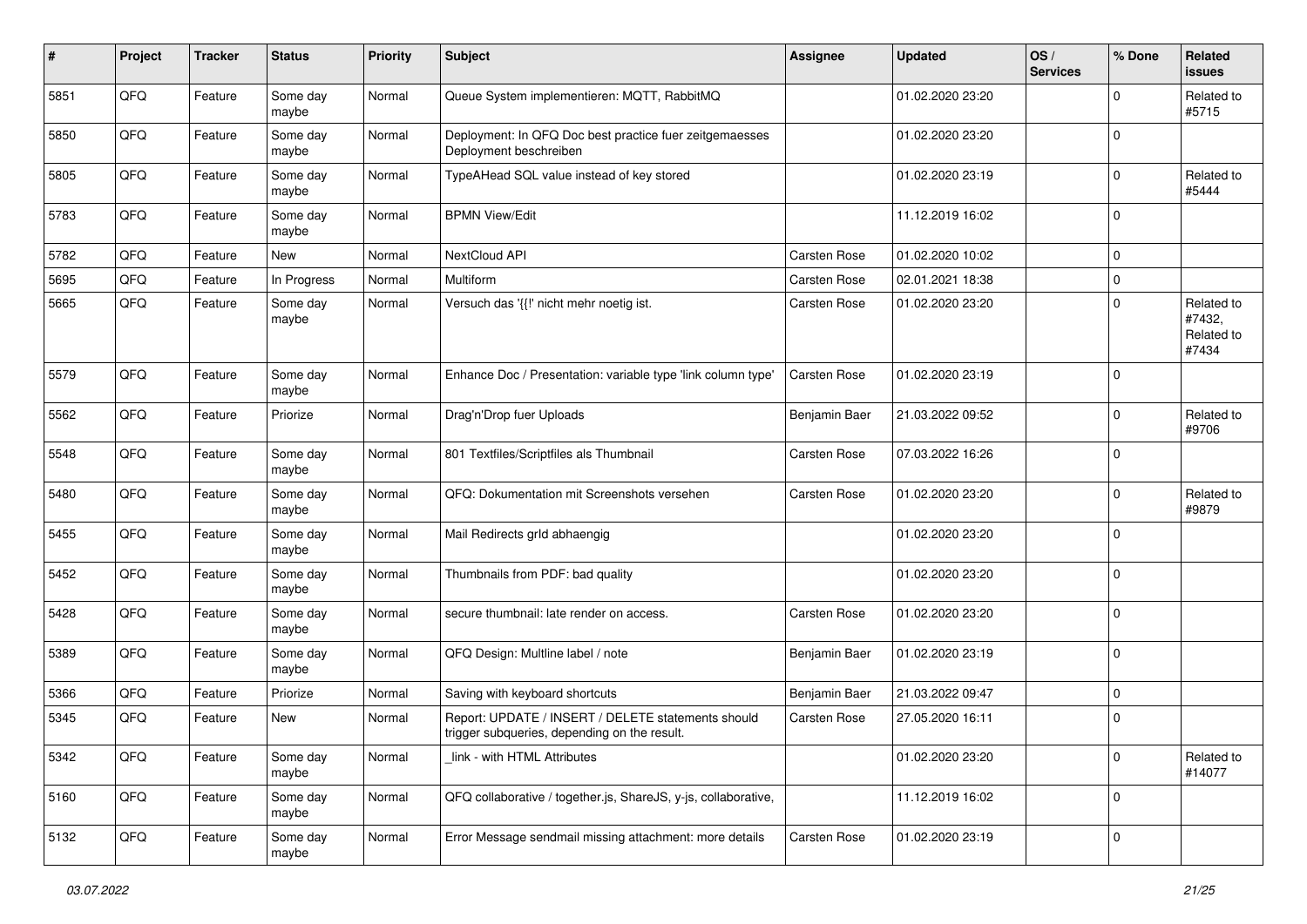| #    | Project    | <b>Tracker</b> | <b>Status</b>     | <b>Priority</b> | <b>Subject</b>                                                                                                                                                | <b>Assignee</b>     | <b>Updated</b>   | OS/<br><b>Services</b> | % Done      | Related<br><b>issues</b> |
|------|------------|----------------|-------------------|-----------------|---------------------------------------------------------------------------------------------------------------------------------------------------------------|---------------------|------------------|------------------------|-------------|--------------------------|
| 5131 | QFQ        | Feature        | <b>New</b>        | Normal          | Activate Spin Gear ('wait/busy' indicator) via LINK attribute                                                                                                 | <b>Carsten Rose</b> | 01.02.2020 23:21 |                        | $\Omega$    |                          |
| 5129 | QFQ        | Feature        | Some day<br>maybe | Normal          | Reports: SQL fuer x Achse und y Achse                                                                                                                         |                     | 11.12.2019 16:02 |                        | $\Omega$    |                          |
| 5024 | QFQ        | Feature        | Some day<br>maybe | Normal          | Fabric: Generate PDF with edits                                                                                                                               | Benjamin Baer       | 01.02.2020 23:20 |                        | $\Omega$    | Related to<br>#10704     |
| 4974 | QFQ        | Feature        | Some day<br>maybe | Normal          | Long polling - inform all listening clients of changes                                                                                                        |                     | 11.12.2019 16:02 |                        | $\mathbf 0$ |                          |
| 4956 | QFQ        | Feature        | Some day<br>maybe | Normal          | Sendmail: Benutzerdefinierte Headers                                                                                                                          | Carsten Rose        | 11.12.2019 16:02 |                        | $\mathbf 0$ |                          |
| 4872 | <b>OFO</b> | Feature        | Some day<br>maybe | Normal          | Fields of Typo3 page available in STORE_TYPO3                                                                                                                 | Carsten Rose        | 01.02.2020 23:19 |                        | $\Omega$    |                          |
| 4869 | QFQ        | Feature        | Some day<br>maybe | Normal          | Dynamic Update (show, hide, readonly?, required?) for<br><b>Template Group Elements</b>                                                                       | Carsten Rose        | 01.02.2020 23:19 |                        | $\Omega$    | Related to<br>#4865      |
| 4839 | QFQ        | Feature        | Some day<br>maybe | Normal          | gfg-handle in <head> Abschnitt</head>                                                                                                                         | <b>Carsten Rose</b> | 11.12.2019 16:02 |                        | $\mathbf 0$ |                          |
| 4816 | QFQ        | Feature        | Some day<br>maybe | Normal          | Templates for QFQ Reports (Tables, Radios, )                                                                                                                  |                     | 01.02.2020 23:20 |                        | $\mathbf 0$ |                          |
| 4757 | QFQ        | Feature        | Some day<br>maybe | Normal          | Test subrecord: download links ok? Links ok?                                                                                                                  | <b>Carsten Rose</b> | 01.02.2020 23:20 |                        | $\Omega$    |                          |
| 4719 | QFQ        | Feature        | Some day<br>maybe | Normal          | Custom Message in Client in case of 'Browser tab close,<br>modification will be lost'                                                                         |                     | 01.02.2020 23:20 |                        | $\mathbf 0$ |                          |
| 4652 | QFQ        | Feature        | Some day<br>maybe | Normal          | UZH CD: Weiterleitung auf benutzerdefinierte 403/404 Seite                                                                                                    | Carsten Rose        | 01.02.2020 23:20 |                        | $\mathbf 0$ |                          |
| 4650 | QFQ        | Feature        | Some day<br>maybe | Normal          | Convert html to doc/rtf                                                                                                                                       | Carsten Rose        | 01.02.2020 23:20 |                        | $\Omega$    | Related to<br>#10704     |
| 4640 | QFQ        | Feature        | Some day<br>maybe | Normal          | Rename System Forms                                                                                                                                           |                     | 01.02.2020 23:20 |                        | $\mathbf 0$ |                          |
| 4627 | QFQ        | Feature        | Some day<br>maybe | Normal          | dbupdate: all tables - check 'create', 'modified' if it is possible<br>to change to default 'CURRENT_TIMESTAMP' and modified<br>'ON UPDATE CURRENT_TIMESTAMP' |                     | 01.02.2020 23:20 |                        | $\mathbf 0$ |                          |
| 4626 | QFQ        | Feature        | Some day<br>maybe | Normal          | Mobile View: 'classBody=qfq-form-right' makes no sense                                                                                                        |                     | 01.02.2020 23:20 |                        | $\Omega$    |                          |
| 4606 | QFQ        | Feature        | Some day<br>maybe | Normal          | link: qualifier to render bootstrap button                                                                                                                    | <b>Carsten Rose</b> | 01.02.2020 23:19 |                        | $\mathbf 0$ |                          |
| 4551 | QFQ        | Feature        | Some day<br>maybe | Normal          | Set 'pills' via dynamicUpdate to show/hide/disabled                                                                                                           |                     | 01.02.2020 23:20 |                        | $\Omega$    | Related to<br>#3752      |
| 4536 | QFQ        | Feature        | Some day<br>maybe | Normal          | FE upload: problem with delete if mutliple uploads an<br>FE.name="                                                                                            |                     | 01.02.2020 23:20 |                        | $\Omega$    |                          |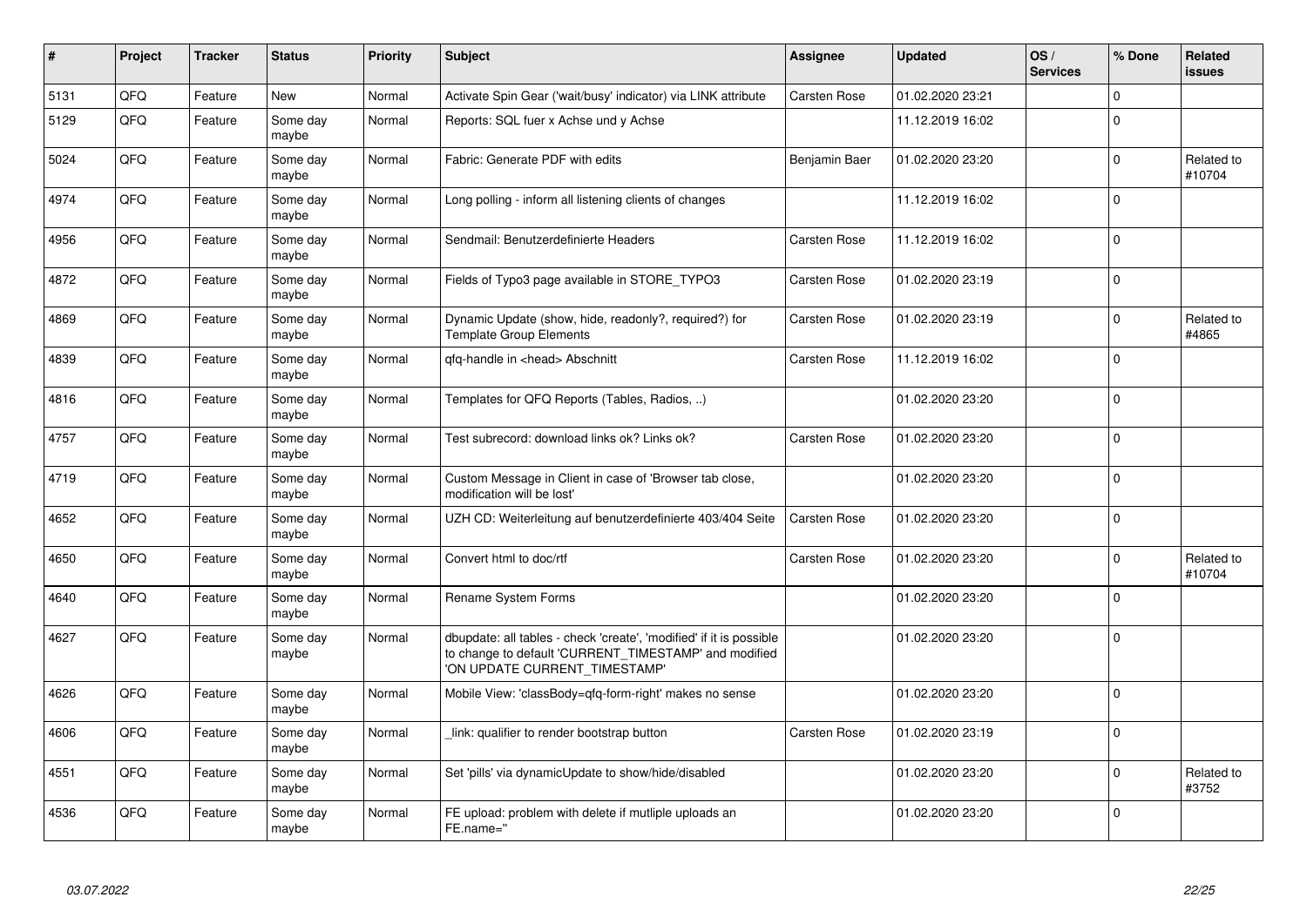| $\#$ | Project | <b>Tracker</b> | <b>Status</b>     | <b>Priority</b> | <b>Subject</b>                                                                                                          | <b>Assignee</b> | <b>Updated</b>   | OS/<br><b>Services</b> | % Done      | Related<br><b>issues</b>                    |
|------|---------|----------------|-------------------|-----------------|-------------------------------------------------------------------------------------------------------------------------|-----------------|------------------|------------------------|-------------|---------------------------------------------|
| 4446 | QFQ     | Feature        | Some day<br>maybe | Normal          | New FE get same feldContainerId as last modifed FE                                                                      |                 | 01.02.2020 23:20 |                        | $\Omega$    |                                             |
| 4445 | QFQ     | Feature        | Some day<br>maybe | Normal          | template group: Option to simulate fieldset                                                                             |                 | 28.06.2021 14:11 |                        | 0           |                                             |
| 4444 | QFQ     | Feature        | Some day<br>maybe | Normal          | FE.type=upload: detect mime type                                                                                        |                 | 11.12.2019 16:02 |                        | $\Omega$    | Related to<br>#4303                         |
| 4443 | QFQ     | Feature        | Some day<br>maybe | Normal          | Form: multiple secondary tables                                                                                         |                 | 01.02.2020 23:20 |                        | $\mathbf 0$ |                                             |
| 4442 | QFQ     | Feature        | Some day<br>maybe | Normal          | Special Column Name: _link - new symbol G (Glyph) to<br>choose any available symbol                                     |                 | 11.12.2019 16:02 |                        | $\mathbf 0$ |                                             |
| 4440 | QFQ     | Feature        | Some day<br>maybe | Normal          | Manual.rst: explain how to. expand PHP Session to 4h                                                                    |                 | 11.12.2019 16:02 |                        | $\mathbf 0$ |                                             |
| 4439 | QFQ     | Feature        | Some day<br>maybe | Normal          | Log: report all actions fired by an FE Element, incl. the<br>original directive (slaveld, sqllnsert, )                  |                 | 01.02.2020 23:20 |                        | $\Omega$    | Related to<br>#4432,<br>Related to<br>#5458 |
| 4435 | QFQ     | Feature        | Some day<br>maybe | Normal          | Report: striptags - specify allowed tags                                                                                |                 | 01.02.2020 23:20 |                        | 0           |                                             |
| 4433 | QFQ     | Feature        | Some day<br>maybe | Normal          | Log when SIP will be destroyed by QFQ for any (security)<br>reason                                                      |                 | 01.02.2020 23:20 |                        | $\Omega$    | Related to<br>#4432,<br>Related to<br>#5458 |
| 4420 | QFQ     | Feature        | Some day<br>maybe | Normal          | Client: Local Storage - store the changes of a form, local in<br>the browser.                                           | Benjamin Baer   | 11.12.2019 16:02 |                        | $\Omega$    |                                             |
| 4413 | QFQ     | Feature        | New               | Normal          | fieldset: show/hidden, modeSql, dynamicUpdate                                                                           | Carsten Rose    | 09.02.2022 15:19 |                        | $\mathbf 0$ |                                             |
| 4365 | QFQ     | Feature        | Some day<br>maybe | Normal          | Multi Language: new way of config                                                                                       | Carsten Rose    | 01.02.2020 23:20 |                        | $\mathbf 0$ |                                             |
| 4349 | QFQ     | Feature        | Some day<br>maybe | Normal          | link download: downloaded external URL to<br>deliver/concatenate - check mimetipe and handle it correctly               | Carsten Rose    | 11.12.2019 16:02 |                        | 0           |                                             |
| 4343 | QFQ     | Feature        | Some day<br>maybe | Normal          | Link: Classifier to add 'attributes'                                                                                    | Carsten Rose    | 01.02.2020 23:20 |                        | $\Omega$    | Related to<br>#14077                        |
| 4330 | QFQ     | Feature        | Some day<br>maybe | Normal          | Error Message: report missing {{ / }} in sqlUpdate, sqlInsert,<br>sqlDelete, sqlAfter, sqlBefore in FE action elements. | Carsten Rose    | 01.02.2020 23:20 |                        | $\Omega$    |                                             |
| 4259 | QFQ     | Feature        | Some day<br>maybe | Normal          | Instant trigger a cron job                                                                                              | Carsten Rose    | 11.12.2019 16:03 |                        | $\mathbf 0$ |                                             |
| 4250 | QFQ     | Feature        | New               | Normal          | AutoCron in QFQ via PHP                                                                                                 | Carsten Rose    | 01.02.2020 23:21 |                        | $\mathbf 0$ | Related to<br>#3292,<br>Related to<br>#3291 |
| 4197 | QFQ     | Feature        | Some day<br>maybe | Normal          | Unit Test fuer JSON Stream von QuickFormQuery.php ><br>doForm()                                                         | Carsten Rose    | 11.12.2019 16:03 |                        | 0           |                                             |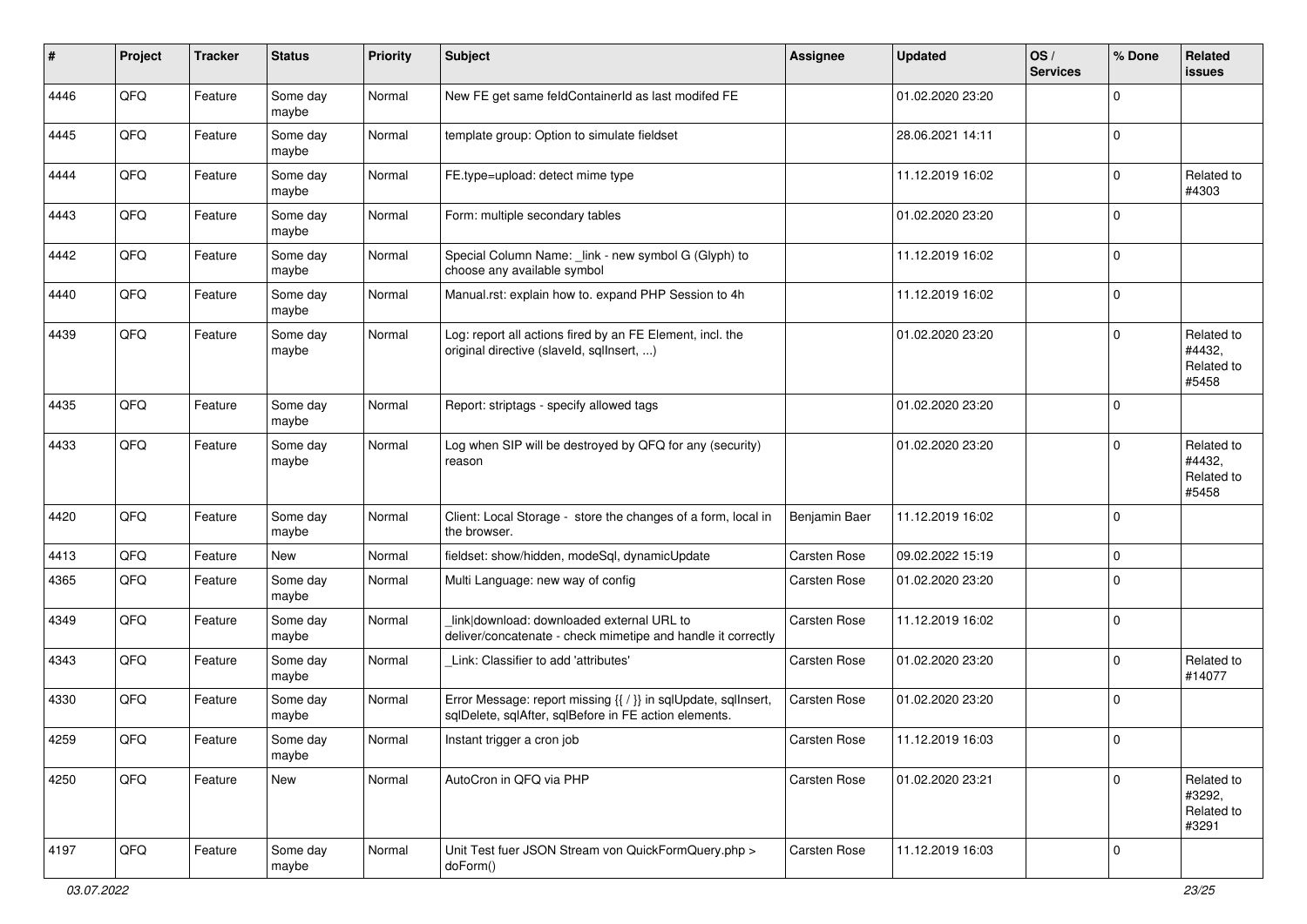| #    | Project | <b>Tracker</b> | <b>Status</b>     | <b>Priority</b> | <b>Subject</b>                                                                                                                                           | Assignee      | <b>Updated</b>   | OS/<br><b>Services</b> | % Done      | Related<br><b>issues</b>                    |
|------|---------|----------------|-------------------|-----------------|----------------------------------------------------------------------------------------------------------------------------------------------------------|---------------|------------------|------------------------|-------------|---------------------------------------------|
| 4194 | QFQ     | Feature        | In Progress       | Normal          | Bootstrap 4 ist jetzt offiziel                                                                                                                           |               | 03.05.2021 20:47 |                        | $\Omega$    | Related to<br>#10114                        |
| 4082 | QFQ     | Feature        | <b>New</b>        | Normal          | Dynamic Update: modeSql - useful default                                                                                                                 | Carsten Rose  | 01.02.2020 23:22 |                        | $\Omega$    |                                             |
| 4050 | QFQ     | Feature        | New               | Normal          | sql.log: 1) FormElement ID which causes a specific action,<br>2) Result in the same row.                                                                 | Carsten Rose  | 15.04.2020 11:35 |                        | $\Omega$    | Related to<br>#5458                         |
| 4027 | QFQ     | Feature        | Some day<br>maybe | Normal          | Missing: orange 'check' / 'bullet'                                                                                                                       |               | 11.12.2019 16:03 |                        | $\Omega$    |                                             |
| 4026 | QFQ     | Feature        | Some day<br>maybe | Normal          | sqlLog.sql: log number of FE.id                                                                                                                          | Carsten Rose  | 11.12.2019 16:03 |                        | $\mathbf 0$ | Related to<br>#5458                         |
| 4023 | QFQ     | Feature        | New               | Normal          | prepared statements - FE action: salveld, sqllnsert,<br>sqlUpdate, sqlDelete, sqlBefore, sqlAfter                                                        | Carsten Rose  | 11.12.2019 16:15 |                        | $\Omega$    |                                             |
| 4018 | QFQ     | Feature        | New               | Normal          | typeahead: long query parameter / answer triggers 'Attack<br>detected' and purges current SIP storage.                                                   | Carsten Rose  | 29.06.2022 22:46 |                        | $\Omega$    | Related to<br>#9077                         |
| 3991 | QFQ     | Feature        | Some day<br>maybe | Normal          | report: Columnname ' skipWrap' skips 'fbeg', 'fend'                                                                                                      | Carsten Rose  | 11.12.2019 16:03 |                        | $\Omega$    |                                             |
| 3947 | QFQ     | Feature        | Some day<br>maybe | Normal          | Attack detectect: logout current user                                                                                                                    | Carsten Rose  | 11.12.2019 16:03 |                        | $\Omega$    | Related to<br>#5458,<br>Related to<br>#6299 |
| 3942 | QFQ     | Feature        | Some day<br>maybe | Normal          | Action Elemente: neu generierte IDs via FE weitergeben                                                                                                   | Carsten Rose  | 11.12.2019 16:03 |                        | $\Omega$    | Related to<br>#3941                         |
| 3941 | QFQ     | Feature        | Some day<br>maybe | Normal          | sqlAfter: es sollten mehrere moeglich sein                                                                                                               | Carsten Rose  | 11.12.2019 16:03 |                        | $\mathbf 0$ | Related to<br>#3942                         |
| 3905 | QFQ     | Feature        | Some day<br>maybe | Normal          | Documentation: Best Practice anhand eines Online<br>Bewerbungstools                                                                                      | Carsten Rose  | 11.12.2019 16:03 |                        | $\Omega$    |                                             |
| 3900 | QFQ     | Feature        | Some day<br>maybe | Normal          | Extend documentation of 'Copy / Paste'                                                                                                                   | Carsten Rose  | 11.12.2019 16:03 |                        | $\Omega$    | Related to<br>#3899                         |
| 3880 | QFQ     | Feature        | Some day<br>maybe | Normal          | Form 'Form': anlegen einer Tabelle                                                                                                                       |               | 14.01.2021 10:12 |                        | $\Omega$    |                                             |
| 3879 | QFQ     | Feature        | Some day<br>maybe | Normal          | Form 'FormElement': Beim Feld 'name' rechts in der Notiz<br>einen Link einblenden - a) aktuelle Definition anzeigen, b)<br>Spalte in der Tabelle anlegen |               | 11.12.2019 16:03 |                        | $\Omega$    |                                             |
| 3878 | QFQ     | Feature        | Some day<br>maybe | Normal          | Form 'FormElement': Spalte 'name' typeAhead mit<br>Spaltennamen der Primarytable.                                                                        |               | 11.12.2019 16:03 |                        | $\Omega$    |                                             |
| 3877 | QFQ     | Feature        | Some day<br>maybe | Normal          | FormEditor: die Felder die aktuell nicht gebraucht werden<br>nur auf readonly/disabled setzen (nicht ausblenden > das<br>irritiert.                      | Carsten Rose  | 11.12.2019 16:03 |                        | $\mathbf 0$ |                                             |
| 3867 | QFQ     | Feature        | Priorize          | Normal          | Readonly Formular: Template Groups add/delete<br>ausbeldnen                                                                                              | Carsten Rose  | 05.05.2021 22:12 |                        | $\mathbf 0$ |                                             |
| 3864 | QFQ     | Feature        | New               | Normal          | Encrypt / decrypt field                                                                                                                                  | Enis Nuredini | 30.06.2022 16:29 |                        | $\pmb{0}$   |                                             |